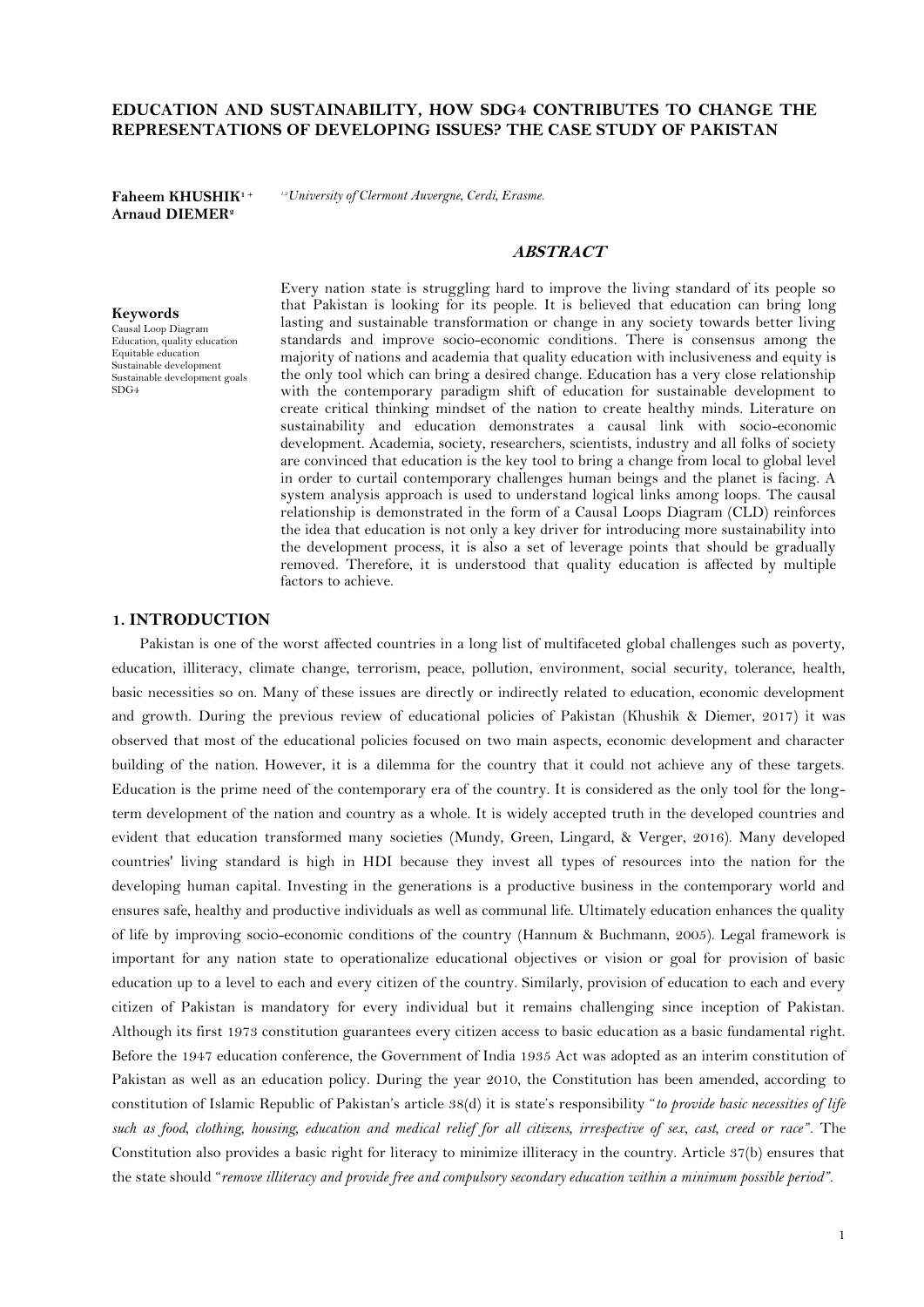Not only Pakistan but globally it is mandatory for every country to provide access to basic quality education to each and every child of the nation according to different UN declarations. The state shall provide free and compulsory education to all children of the age of Five to Sixteen years'' [Article 25-A]; Moreover, the article 26-1 of [Universal Declaration of Human Rights \(1](#page-18-0)948) (UDHR) also mentions the right to education, it states, *"Everyone has the right to education.* Education shall be free, at least in the elementary and fundamental stages. Elementary education shall be compulsory. Technical and professional education shall be made generally available and higher education shall be equally accessible to all on the basis of merit". But the statistics about education in Pakistan present a depressing picture; the official literacy rate is still 58% [\(Pakistan, 2](#page-17-3)019) and that too is characterized by wide male female and rural-urban disparities.

Education should be the priority of the country's development agenda. Without putting it on the top of the list, it seems challenging for the nations to achieve targeted objectives. However, it seems less of a priority in the budgets of Pakistan. Unfortunately, education remains a less priority for all governments, its evidence is all previous percentage of budget allocations for education in the last seven decades. Even after devolution through 18th constitutional amendments some ministries dissolved at federal level and handed over to provinces/regions according to the new amended constitution of Pakistan as a move to provincial/regional autonomy. However, budget allocation for the education sector throughout the country in all provinces is below from international commitment. Federal government usually reserved about 2.5% as an average of GDP for education sector in every yearly budget, according to World Bank data in year 2015 it was 3% (Pakistan, 2019) and so on as the provincial government except North West province of Khyber Pakhtunkhwa.

Pakistan's educational administration or management is divided into several horizontal and vertical tiers to manage it effectively. Although it proved to be a complex and inefficient administration to implement a national policy of literacy to educate each and every child in the country. Before the year 2010 since independence 1947, Education was managed or administered by the federal level government and it was national level responsibility therefore the national ministry of education was responsible to devise policies, programs, projects and budgets and to ensure the provision of education in public sector education from primary to higher level. After the 2009 national education policy, the federal government of Pakistan passed an 18th constitution amendment. This constitutional change devolved some national level ministries and division into provinces and one of the major ministries was education. Soon after this amendment provinces authorized to develop their own regional educational policies. Therefore, conceptually provinces/regions become more independent in ensuring quality issues of education. It is another debate whether all provincial/regional governments are competent enough or have capacity to manage decentralization especially education.

Pakistan's primary level public educational system is classified in five different tiers, starting from Primary school (grade or year 1-5), middle schools (grade or year 6-8), high school (grade or year 9-10, higher secondary (grade or year 11-12) and above is university level. Another parallel education type is religious education which is officially recognized education, which is called *Deeni* – a local word means religious education, commonly called the Madrasah system. There are two types of institutions which are key stakeholders and education service provider public (state owned) schools, colleges and universities and private institutions from primary to university level. Within the public and private education system, there is another distinction between them is the medium of instruction and education syllabus. Military also has their own schools, colleges and universities which also have different syllabus. Children of officers and other non-commissioned military go to schools which have the Cambridge (O and A) examination system as well as the matriculation system. Therefore, in Pakistan the educational system is not uniform which creates a difference among nations on understanding the social and other issues of the society and it creates an inequality between individuals. Pakistan's educational system is highly fragmented and segmented. As mentioned above a variety of educational syllabus, medium of instruction, examination pattern, curriculum, religious, private and public institutions… are the reasons of Pakistan's failed education system to produce a harmonized, peaceful, pluralistic, tolerant and sustainable society.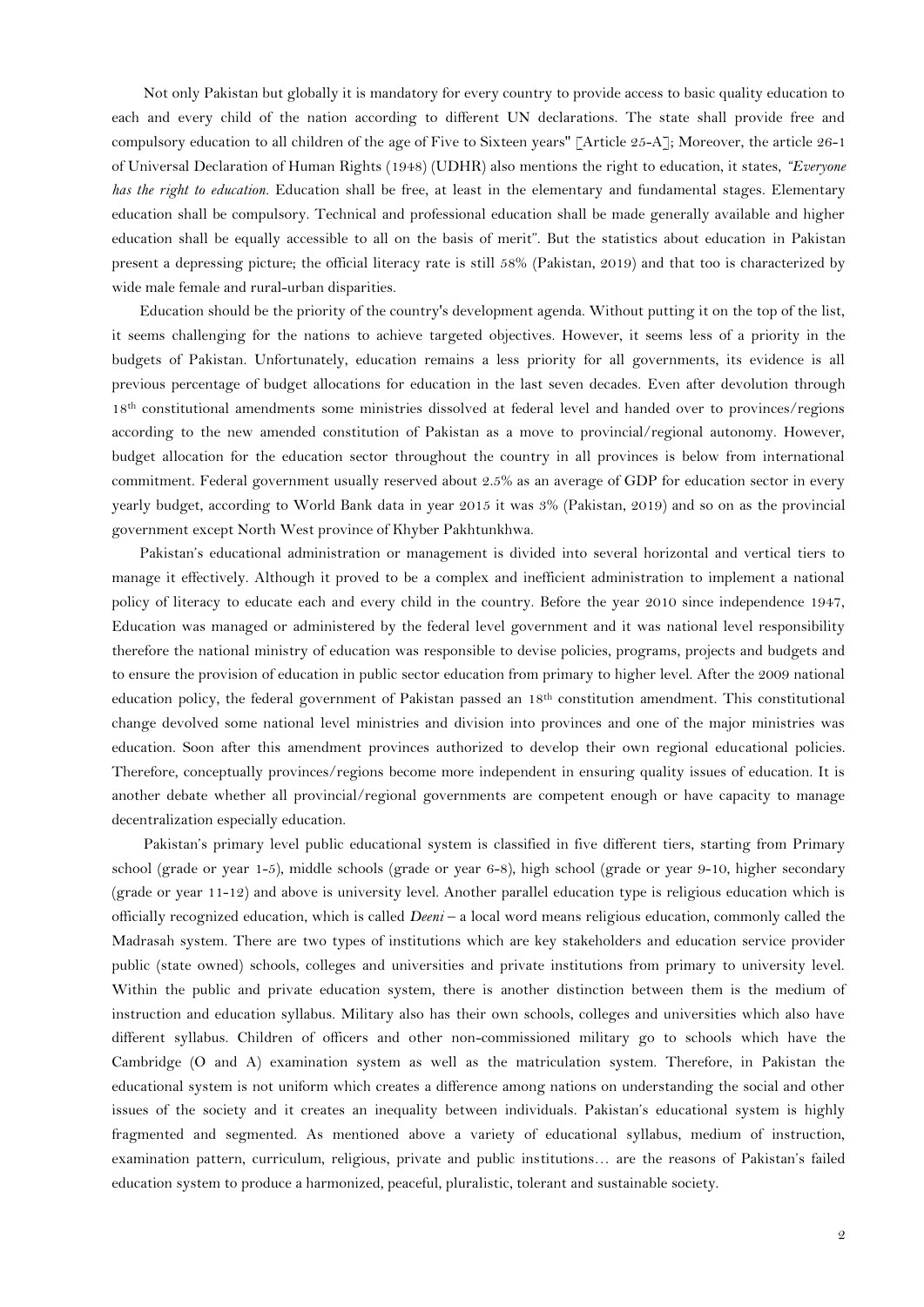Federal government used economic objectives as a key driver for education. Although, it is another debate about why it could not fulfill its objective to achieve even economic growth. National curriculum was used by different political regimes for their own political purposes. Especially military dictators especially modified national curriculum of schools. Although provinces/regions have adopted other than the federal level curriculum. Some private schools follow the Cambridge school system where they are teaching entirely a different curriculum. It may be because of all these reasons the country failed to create a pluralistic society.

Another key driver of education in Pakistan is the zealous attitude of the nation towards war with neighboring countries, especially with India. Previous syllabus prepares military mind militia to prepare people for war with India. It also diverts the country's educational system from developing people by providing quality education to live a quality life. This type of approach diverts nations overall interests of development into unproductive goals.

Pakistan obliged the global community and signed the global agenda 2030 for the betterment of the people of Pakistan and the planet as a whole. Soon after acceptance of the challenge during the summit, the government of Pakistan unanimously adopted SDGs through its national parliament and started working on it. It establishes a separate sustainable development goals unit at federal/country level in order to create a focal point for coordination, data collection, information, research, policy formation, progress monitoring and mainstreaming the SDG agenda in order to recommend a framework of action to align next planning from local, national and global level. Pakistan as a state since inception took several initiatives for educational progress under different policy reforms, training programs, local and international conventions etc. Pakistan is a signatory of Millennium Development goals 2000, education for all initiative 1990, Dakar framework of Action 2015.

First challenge for Pakistan's educational system is accessibility of education. According to UNICEF an estimated 22.8 (UNICEF, 2016) million children aged between 5 to 16 years are out of school. Few reasons for not attending school are overall quality of education, facilities (water, sanitation, furniture, electricity, classrooms) accessibility to the children is also a hurdle, irrelevant curriculum, teachers rude or no friendly behavior, poverty because children support their parents in earning by doing labor work, unavailability of text books and note books etc.

Keeping this context and educational scenario of Pakistan where basic educational access is still very challenging for the country to achieve then it would be very difficult to achieve its targets for SDG till year 2030. This study addresses the SDG4 to understand the pattern of progress against SDGs in Pakistan. Therefore, in order to assess the status of SDG 4 and its progress against set targets this paper reviews the progress of the country and builds a future scenario to recommend a sustainable framework in order to achieve not only SDG targets but transform its society to a sustainable society. In this paper, we explore the relation between Education and Sustainability through the objectives/targets of SDG4. This proposed a SDG4 scenario in order to assess, monitor and plan educational policy and programmes to achieve agenda 2030 targets.

## **2. EDUCATION, THE LONG QUEST TO SUSTAINABILITY**

Education has often been presented as an important variable -human capital [\(Lucas, 1990;](#page-17-4) [Romer, 1990\)](#page-17-5) - of endogenous growth in most economists' work [\(Ozturk, 2001\)](#page-17-6) (Psacharopoulos, 1985). It is only since the Brundtland Report that it has been associated with the concept of sustainable development. The term Education for sustainable development (ESD) was first introduced in the year 1992 in the United Nations (UN) World Summit on Environment and Development in Rio de Janeiro. Since its inception, it remains on the global development agenda to address global sustainable development challenges. Later on, United Nations launched in the early 2000s an initiative to integrate the principles, values and practices of sustainable development [\(United Nations, 2004\)](#page-18-1) into all the aspects of education and learning. The Decade of Education for Sustainable Development (DESD, 2005 to 2014) sought "*to mobilize the educational resources of the world to help to create a more sustainable future*". Unesco is the lead agency for the DESD. Education for Sustainable Development is presented as a holistic and transformational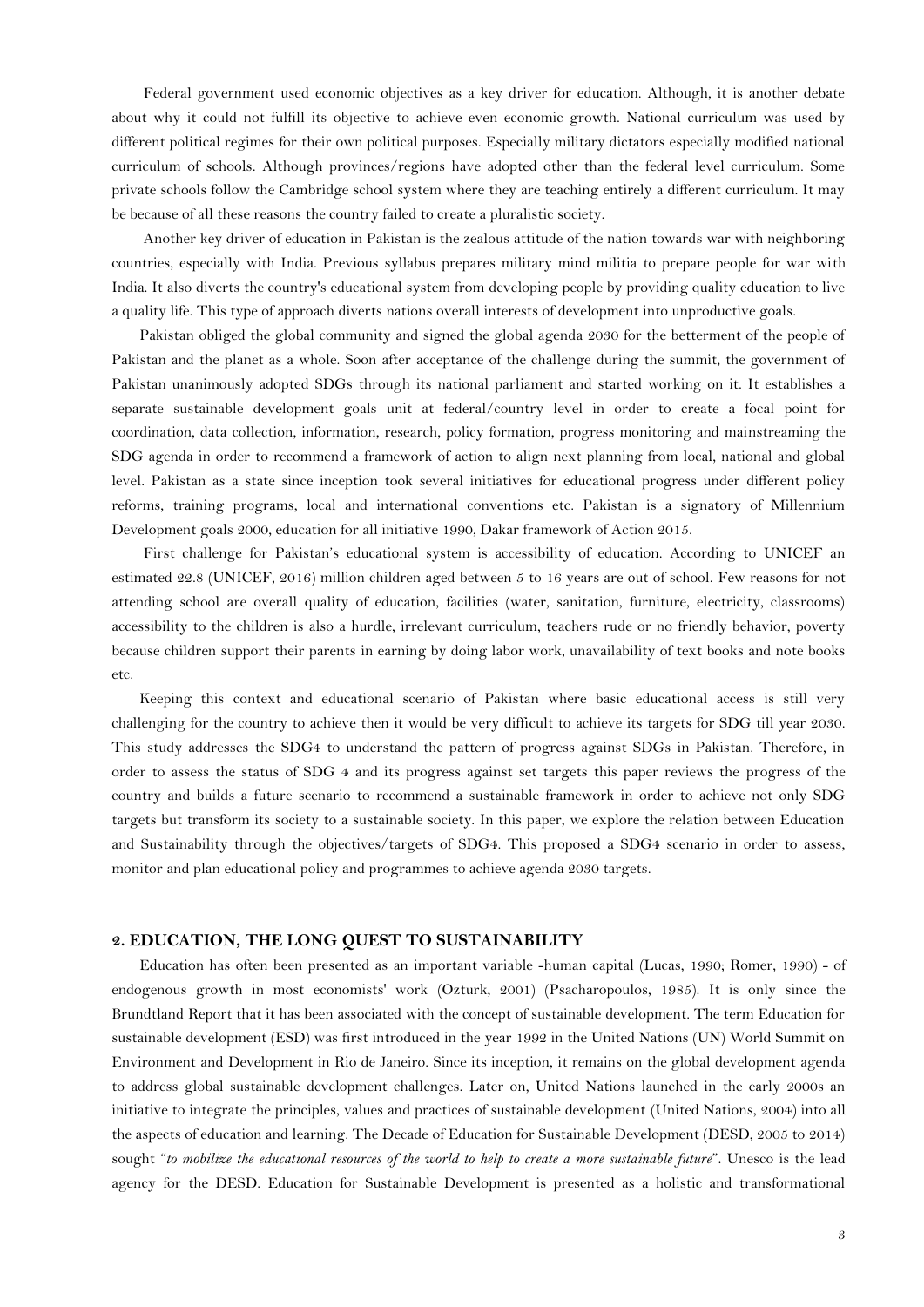education which addresses learning contents and outcomes, pedagogy and learning environment. It is an important part of the quality education that the United Nations introduced first into Millennium Development Goals (*MDP 2 - Achieve Universal Primary Education*) and then into Sustainable Development Goals (*SDG4 - Quality education*).

#### *2.1. The Brundtland Report and Education Issues*

The term sustainable development was first introduced in the Brundtland report in 1987. According to the definition, Sustainable Development '*Development that meets the needs of the present without compromising the ability of future generations to meet their own needs'.* This explanation stresses on the needs of future generations and sustainable utilization of resources in the present. In this report, many important areas have been discussed such as the concept of sustainable development, different approaches and strategies, economy, ecosystem, environment, education, food security, population etc. Although it did not focus on the educational perspective of sustainable development, the Brundtland report shared important issues related to sustainable development.

- (1) The report called for a common endeavour and for new norms of behaviour at all levels and in the interest of all. The changes in attitudes, in social values and in aspirations "*will depend on vast campaigns of education, debate and public participation*" (1987, Foreword of Gro Harlem Brundtland).
- (2) There are many feedback effects between Education, Population and Human resources. Rates of population growth compromise many governments' abilities to provide education. Education improves the human potential to manage resources (education and training produce practical and vocational skills, reduce unemployment). It also gives women the choice to define the size of the family (family planning and contraceptives, social development programmes, female education), this *basic human right for selfdetermination* raises the status of women.
- (3) Education creates the conditions of fair society, equity and common interest: "*Sustainable development has*  been described here in general terms. How are individuals in the real world to be persuaded or made to act in the *common interest? The answer lies partly in education, institutional development, and law enforcement*" (1987, p. 44).
- (4) Education introduces change in the content of growth, it takes into account the quality dimension: "*Sustainability requires views of human needs and well-being that incorporate such non-economic variables as education and health enjoyed for their own sake, clean air and water, and the protection of natural beauty*" (1987, p. 49). Money spent on education may raise human productivity.
- (5) Lack of education is part of a downward spiral in developing countries (high infant mortality, poverty). At the same, the growth in primary education doesn't stop illiteracy which is continuing to rise in terms of sheer numbers.
- (6) The understanding of the interactions between environmental processes and economic development requires educational programmes aimed to kids, students and adults. The report considers that: "*Environmental education should be included in and should run throughout the other disciplines of the formal education curriculum at all levels - to foster a sense of responsibility for the state of the environment and to teach students how to monitor, protect, and improve it* " (1987, p. 96).

Finally, the Brundtland report suggests a societal and economic transformation, the main task of education policy should be to make literacy universal, to close the gaps between male and female enrolment rates, to improve education in quality and in relevance to local conditions.

#### *2.2. The Agenda 21 and the Crucial Role of Education*

The crucial role of education in achieving sustainable development has been duly noted at the United Nations Conference on Environment and Development, held in Rio de Janeiro in 1992, through Chapter 36 of its outcome document.

Agenda 21 is a document which is a non-binding action plan and a product of a meeting in Rio de Janeiro in Brazil in 1992 prepared after a meeting of 178 nation states. The United Nations organized an international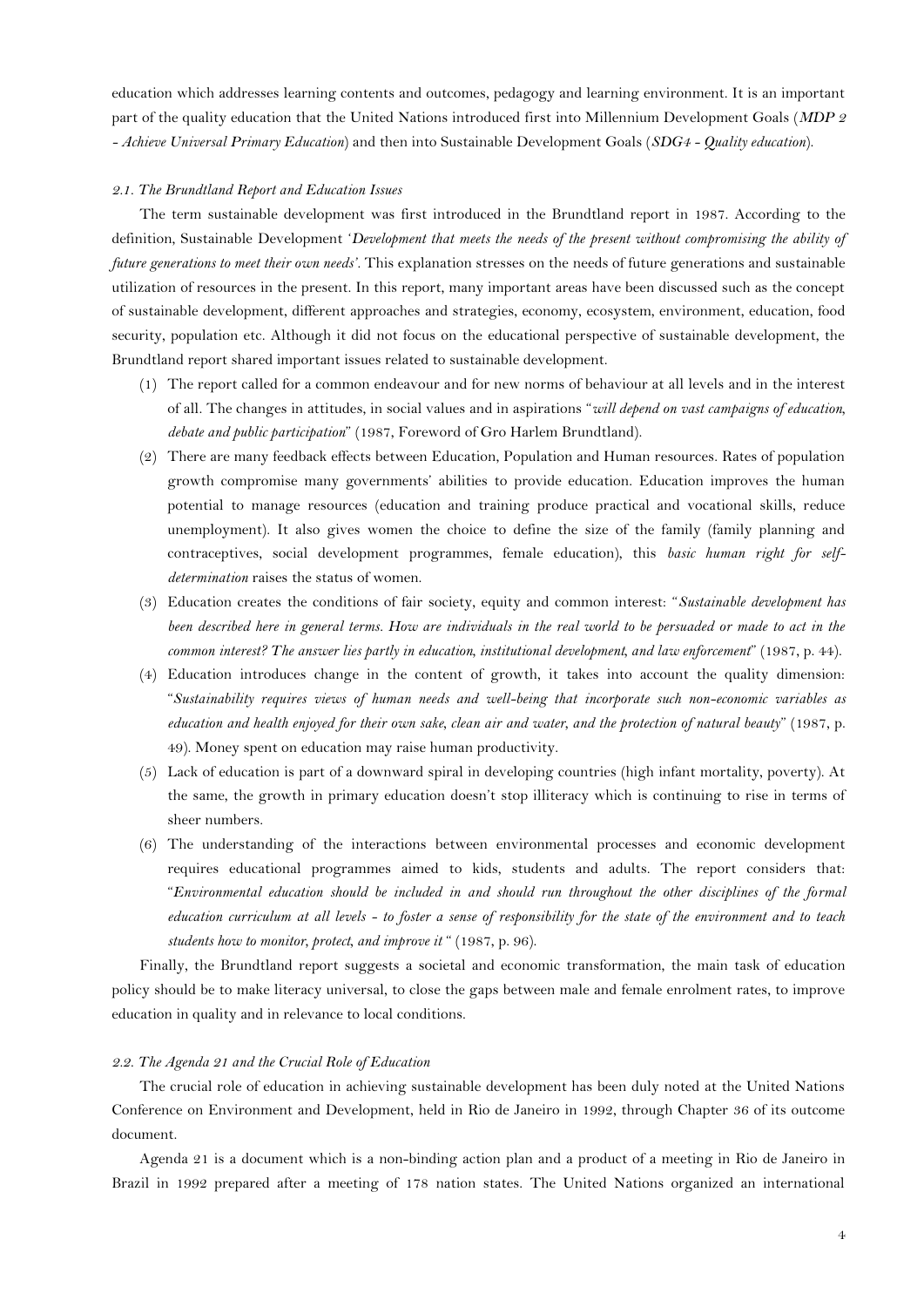meeting in the follow up progress of Brundtland commission. It is also called the earth summit report. It was discussed as an agenda of global, national and local level for each participating country in the meeting to contribute in identified areas to protect people and the planet. Agenda 21 refers to its scope relating to upcoming challenges of the 21st century. Its aim was to achieve sustainable development at a global level by contributing from a local level. Its main feature was introducing global guidelines for every country who can create its local and national agenda according to its culture and context. Document consists of 40 chapters and four sections, its section first is about social and economic dimensions, section two conservation and management of resources for development, section three, strengthening the role of major groups and the last section is about means of implementation. It was the highest level global commitment of nation states to fulfill their responsibility to contribute in protecting planned and people. Agenda 21 was considered as a dynamic programme which has a wide scope of changes with the passage of time and evolved as a guiding document on sustainable development. This action plan focuses mostly on the environmental and economical perspectives of sustainable development. This dynamic document proposed the background or context of a specific area of improvement, its concrete objectives, activities and means of implementation so that the governments and civil society should act in a guided manner to achieve specific objectives in a specific time frame.

Education is discussed in chapter 36 of agenda 21. This document is relevant with this effort because it recommends certain means of implementation against each objective in all areas of improvement. This effort also suggests four major areas to implement education for sustainable development principles and objectives. First, promote and improve the quality of education, second, Reorient the curriculum, third, raise public awareness on the concept of sustainable development and the last one, about training the workforce or human capital. These four objectives provided significant grounds for building the next generation to act according to nature and sustain the future of human beings. Quality education which focuses on lifelong learning will ultimately improve quality of life and it's only possible when the teaching material or text focuses on the priority on sustainable development agenda issues. This effort is also focusing on such highly important issues to implement through a sustainable development agenda on specific target groups to contribute on a smaller level. ESD is about education and learning - engaging people in SD issues, developing their capacities to give meaning to SD and to contribute to its development and utilizing the diversity represented by all people - including those who have been or feel marginalized - in generating innovative solutions to SD problems and crises [\(UNESCO, 2009\)](#page-17-7).

#### *2.3. Dakar Framework for Action on Education for All (2000)*

The Dakar Framework for Action on Education for All (EFA) was adopted at the World Education Forum in April 2000. It reaffirms the vision of the World Declaration on Education for All (UNESCO, 1990) supported by the Universal Declaration of Human Rights and the Convention on the Rights of the Child: "*all children, young people*  and adults have the human right to benefit from an education that will meet their basic learning needs in the best and fullest *sense of the term, an education that includes learning to know, to do, to live together and to be* " (WEF, 2000). The achievement of EFA involves to reach different goals and targets : (i) expand and improve comprehensive early childhood care and education, especially for the most vulnerable and disadvantaged children; (ii) make sure that by 2015 all children, particularly girls, children in difficult circumstances and those belonging to ethnic minorities, have access to and complete, free and compulsory primary education of good quality; (iii) ensure that learning needs of all young people and adults are met through equitable access to appropriate learning and life-skills programmes.; (iv) achieve a 50 per cent improvement in levels of adult literacy by 2015, especially for women, and equitable access to basic and continuing education for all adults; (v) eliminate gender disparities in primary and secondary education by 2005, and achieve gender equality in education by 2015, with a focus on ensuring girls full and equal access to and achievement in basic education of good quality; (vi) improve all aspects of the quality of education.

If the Dakar Framework sets these six goals and proposed strategies to reach them, it insists also on the following three principles : (1) Education is a right and an inclusive concept, it imposes an obligation upon states to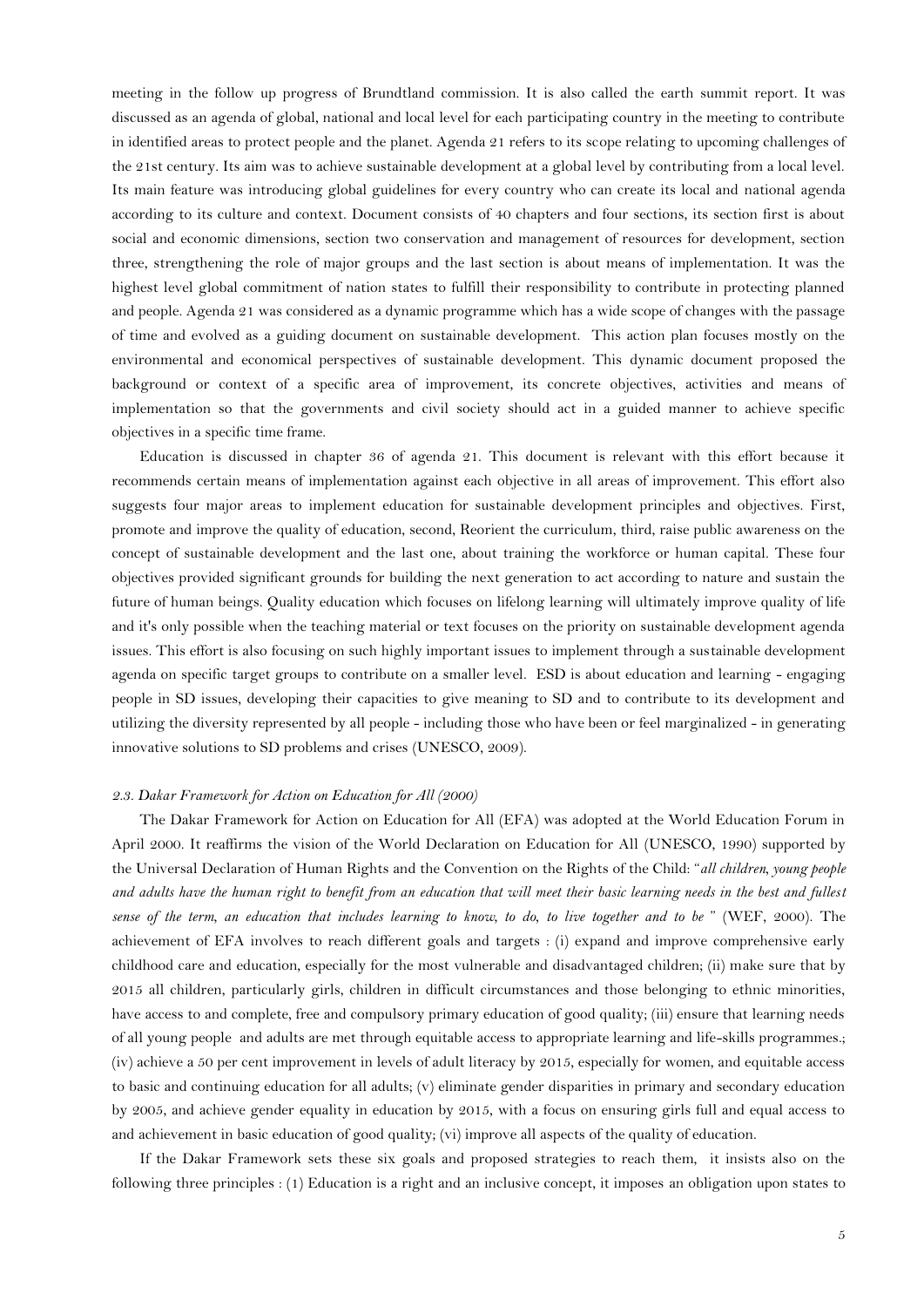ensure that all citizens have opportunities to meet their basic learning needs : the education of girls remains a major challenge, especially in South Asia and Sub-Saharan Africa; (2) Primary education should be free, compulsory and of good quality : quantitative achievements tell nothing on the nature and quality of teaching and learning ; (3) the indispensable role of the state in education must be supplemented and supported by bold and comprehensive educational partnerships at all levels of society. ; the spread of democratic principles requires the growing contribution of civil society.

## *2.4. Johannesburg Plan of Implementation (2002)*

In 2002 the representatives of 191 governments gathered in Johannesburg, South Africa for the World Summit on Sustainable Development (WSSD), with the aim of examining the progress made on the outcomes of the 1992 Earth Summit in Rio and also to reinvigorate the world's peoples toward true sustainable development. The participants in the Johannesburg Summit all reaffirmed their commitment to the Rio principles, the full implementation of Agenda 21 and the Programme for the Further Implementation of Agenda 21. They also committed themselves to achieve development goals contained in the United Nations Millennium Declaration.

The eradication of poverty was highlighted as the greatest global challenge facing the world and an indispensable requirement for sustainable development, particularly in developing countries. The different countries have been invited to develop programmes for sustainable development to increase access to productive resources, public services and institutions, in particular land, water, employment opportunities, credit, education and health ; to promote women's equal access to and full participation in, "*on the basis of equality with men, decision-making at all levels, mainstreaming gender perspectives in all policies and strategies, eliminating all forms of violence and discrimination against women and improving the status, health and economic welfare of women and girls through full and equal access to economic opportunity, land, credit, education and health-care services*" (United Nations, 2002). The challenge is significant: children are the agents of behavioural change, so national governments have to ensure that boys and girls will be able to complete a full course of primary schooling and will have equal access to all levels of education.

Education as training, capacity-building and skills enhancement are aimed also to promote the development of small and medium-sized enterprises, to develop awareness-raising programmes on the importance of sustainable production and consumption patterns, to provide information for the population about available energy sources and technology or to protect/manage the natural resources base of economic and social development. Finally, the JPOI called on the various governments to "*create and strengthen networks for science and education for sustainable developmen*t" (United Nations, 2002) and to follow the recommendations proposed by the Dakar Framework for Action on Education for All.

#### *2.4. United Nations Decade of Education for Sustainable Development (2005 - 2014)*

Following the Johannesburg plan where education was taken as an indispensable element for sustainability, the United Nations designated its agency UNESCO to lead this initiative at global level. United Nations Decade of Education for Sustainable Development (2005 – 2014) (DESD) aimed at integrating the principles and practices of sustainable development into all aspects of education and learning, to encourage changes in knowledge, values and attitudes with the vision of enabling a more sustainable and a just society for all [\(Unesco, 2014\)](#page-17-8). UN DESD marked an essential milestone to achieve progress against a sustainable global society. Its goal was to integrate knowledge to protect people and the planet and live a healthy sustainable life as a being of planet earth. This document provides a foundation in the field of ESD. For the advancement and progress evaluation UN endorsed a Global Action Program to work. The initiative of decade of education for sustainable development is evidence in the domain of ESD which proves significant advancement at global level. By its vision, aim or purpose, objectives, approach and nature many nations states reported changes in legal structures, policies, priorities and pedagogies. Participatory learning, critical thinking and problem based learning approaches are taking importance in the field of education. DESD initiative was a successful evidence in implementation of the ESD agenda at global level by acting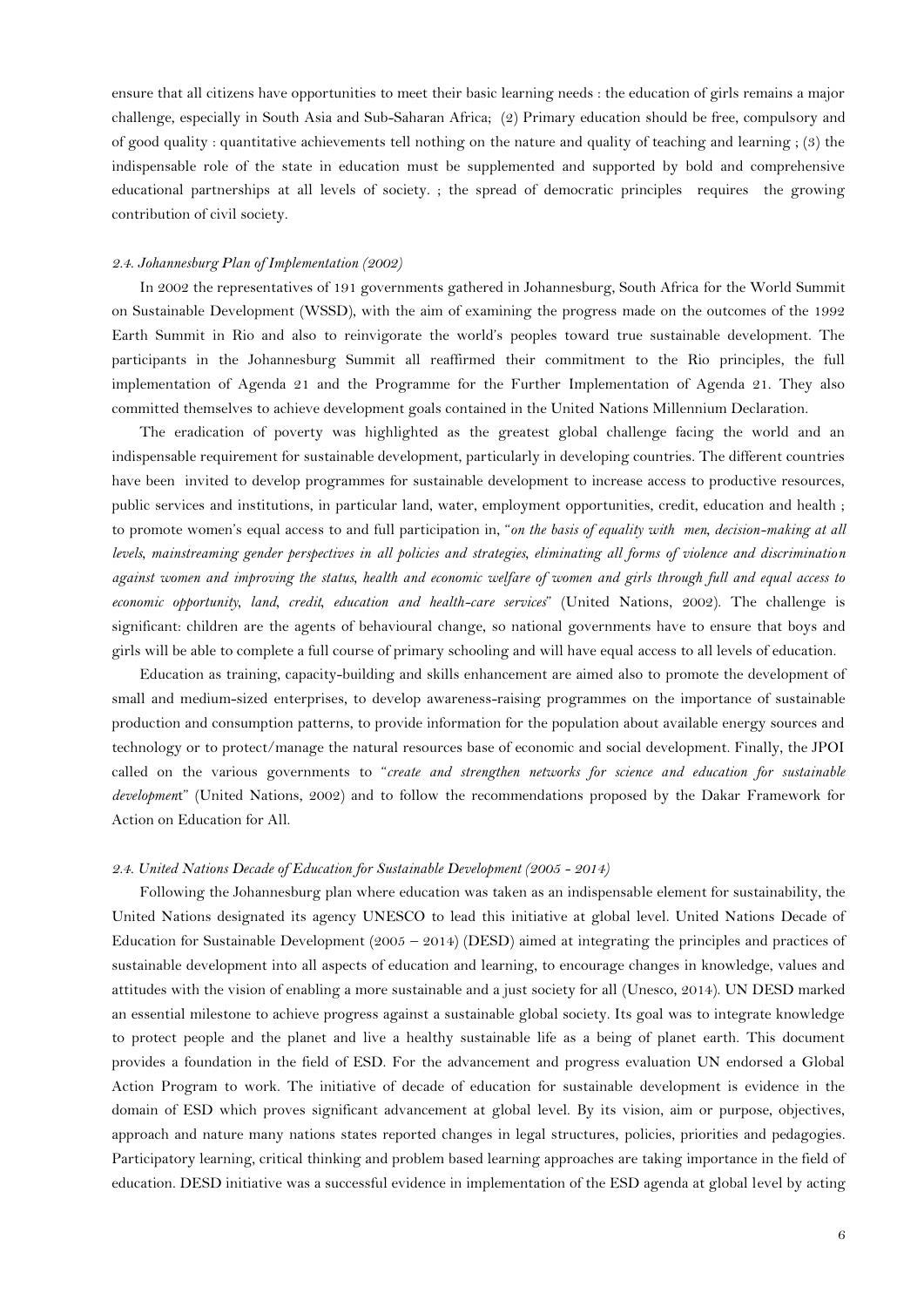through local level. Key focus of the DESD approach was content and purpose of education at all levels. Its initial strategy was to create networking to expand the agenda to larger scale through networks. Along with the principal DESD initiative some other parallel platforms were introduced such as RCE (Regional centres of expertise) and GUPES (Global Universities partnership on environment and sustainability). It was designed in a broad scope and far-reaching effects on the countries especially developing countries in order to transform their whole educational system in accordance with ESD guidelines.

ESD empowers learners to take informed decisions and responsible actions for environmental integrity, economic viability and a just society for present and future generations, while respecting cultural diversity. It is about lifelong learning, and is an integral part of quality education. ESD is holistic and transformational education which addresses learning content and outcomes, pedagogy and the learning environment. It achieves its purpose by transforming society. DESD was considered as the most effective agenda for promoting the ESD objectives to achieve sustainability at a higher level.

The focus of the 2009 progress report prepared by the M & E Expert group was to track the progress and evaluate its achievement at the midpoint of the programme. The 2009 report was a mid-term review after five year of efforts on advocating the agenda of global challenges. Overall after this report it was observed that with the passage of time and starting from the initiative more and more people are in the surge of a sustainable world. It motivates the objectives of such initiatives to continue until a significant change in the world. It is because this programme will continue for the next five years.

Chapter three of the report of the DESD emphasis more on meaning of ESD to create a common understanding about the concept. Consensus on the definition of the concept is rather difficult but following the principles and purpose of ESD a common meaning can be derived. *ESD is a process of learning based on the principles of learning and practice about sustainability.* Five types of learning have been discussed in the report [\(Education, Year\)](#page-17-9) such as learning to know, to be, to live together, learning to do and learning to transform oneself. Overall the concept of ESD in the chapter is defining it as a dynamic concept by keeping its huge scope and flexibility to fit in every context, culture and country in the world.

On one hand, another important point is discussed in the report about the relationship between ESD and other adjectival projects or programmes such as global education, environmental education, AIDS education, Education for all, UN Literacy day as well as MDGs (Millenium Development Goals. Although, the objectives of these initiatives resemble the objectives of ESD. On the other hand, it creates confusion among practitioners about the clear scope of ESD because at one stage all of these domains interlinked and mixed with each other. It can be considered as the strength of ESD because its scope covers the majority of academic domains to rapidly influence at a greater level. It is also a reality that all issues are interlinked poverty and quality of life cannot be separated from quality education. This nature of challenges makes ESD a dynamic and wide scope approach to deal with all types of issues and challenges for people and planet in the present and future. It seems this approach is becoming a foundation in transformation of current policies to new policies to achieve sustainability.

On the onset of DESD, implementation of the agenda was a complicated and difficult task. UNESCO took advantage of its already in place networks, mechanisms and partnership to start implementation. Later on with the passage of time the UN established special mechanisms and frameworks in order to operationalize the concept of ESD within a decade.

Here it's interesting to discuss ESD integration in formal and informal educational policies around the world. Some countries implement it by integrating into curriculum, some by adopting certain activities in extra curricula activities. ESD in this report focused on primary and secondary formal education as an institution and target for integration of DESD agenda into every section and level of education schools. It also considers formal primary schools the way to cope with challenges human beings face at all times at global level. At the same time, it is also argued that sustainable development is adding more burden on the students through an already overcrowded curriculum. That was the key question reviewed during the review of DESD that how the education system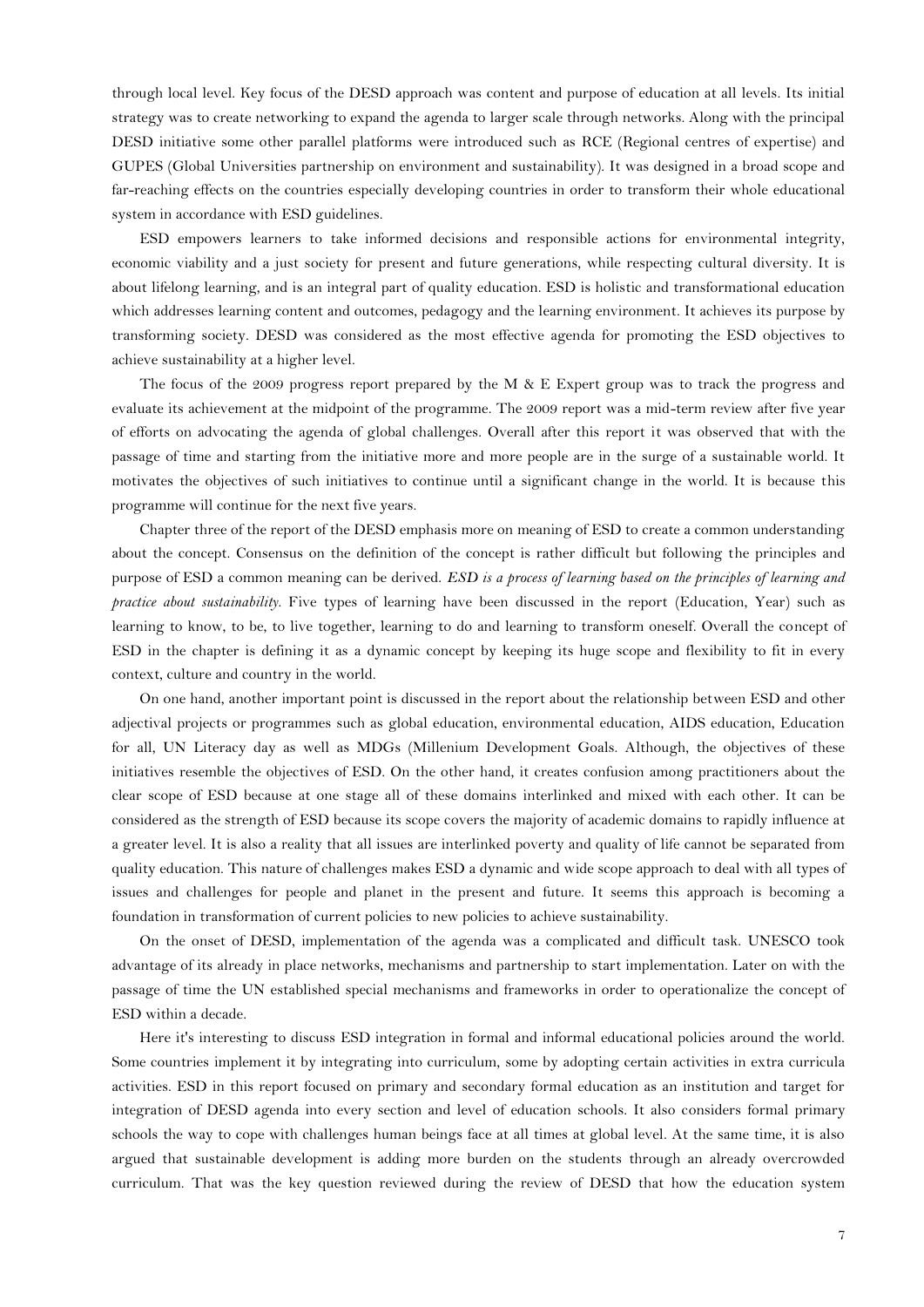integrates ESD agenda in a way that it can be a part of already in place curriculum, training and practice. Learning outcomes are important in ESD and what we are expecting from education to teach. Some learning outcomes were used to evaluate the progress of ESD in that particular decade. It is observed in this report that some poor regions stressed on some social issues such as peace, poverty, equality etc. Informal and non-formal education is also an important component of the ESD. Illiteracy is still a bigger challenge when about 10 million children remain out of school.

A very important and relevant discussion has been covered in the DESD review report in which is emphasis on continuing research on ESD to bring evident evidence to convince the countries which are lagging behind achieving targets in time to contribute to the cause. For the success of the ESD agenda UNESCO recognized research and key strategy along with other seven strategies. Therefore, this research is also focusing on a few of the focused areas of ESD such as policy review and learning. Review report highlighted some obstacles identified during the exercise by the key stakeholders that partners lack clarity about the concept of ESD and environmental education. Methods, content, curriculum, scope, funding and clear roles and responsibilities were also discussed in the report in order to expand the agenda at higher levels. It seems that similar challenges still exist in some countries where there is a need to define the concept and its scope of ESD to avoid confusion among people. It is recognized that non-governmental organizations and other platforms associated with and without UNESCO played a vital role in promoting ESD agenda besides the constraints of funding and other resources. Overall this report contributed to the clarity for the meaning, methods, research, development, approaches etc. for widespread understanding in the domain of sustainable development.

The previous report was a review exercise where we observe certain initiatives and challenges in order to pace up the agenda. In this stage, the decade of education for sustainable development was officially closed but its mission is still continuing until the achievement of the maximum percentage of the set target.

#### *Higher Education Sustainability Initiative (HESI, 2015)*

At the Rio+20 Conference, the Higher Education Sustainability Initiative (HESI) has been created as a partnership of several sponsor UN entities (UNESCO, UN-DESA, UNEP, Global Compact, and UNU). Over 300 universities from around the world joined the network and signed the TOR (Terms Of Reference) intended to clarify the role and the responsibilities of the various actors involved in HESI. All the members of the network have been committed to work and promote implementation of the SDGs by supporting higher education in their pursuit of integrating sustainable development into teaching, research, curricula, outreach and sustainability practices by (HESI, 2018):

1° Teach sustainable developments across all disciplines of study, including through online based platforms;

- $2^{\circ}$  Engage with students on campus and seek to represent and support their interests through the group;
- 3° Encourage research and dissemination of sustainable development knowledge;

4° Green campuses and support local sustainability efforts;

5° Engage and share information with international networks;

6°OUtline an advocacy agenda that would see partners make contributions towards either systemic, sectoral or thematic issues relating to the SDGs with governments and other stakeholders;

7° Explore innovative practices from other sectors / Partners that seek to deliver transformative change around this agenda.

#### *2.5. The Global Action Programme (GAP) of* [UNESCO \(2014\)](#page-17-10)

As a follow-up to the United Nations Decade of ESD (2005-2014), UNESCO launched the Global Action Programme (GAP) on ESD. The overall goal of the GAP is to generate and scale up actions in all levels and areas of education and learning to accelerate progress towards sustainable development. GAP has identified five priority areas to advance to ESD agenda: policy support, whole-institution approaches, educators, youth, and local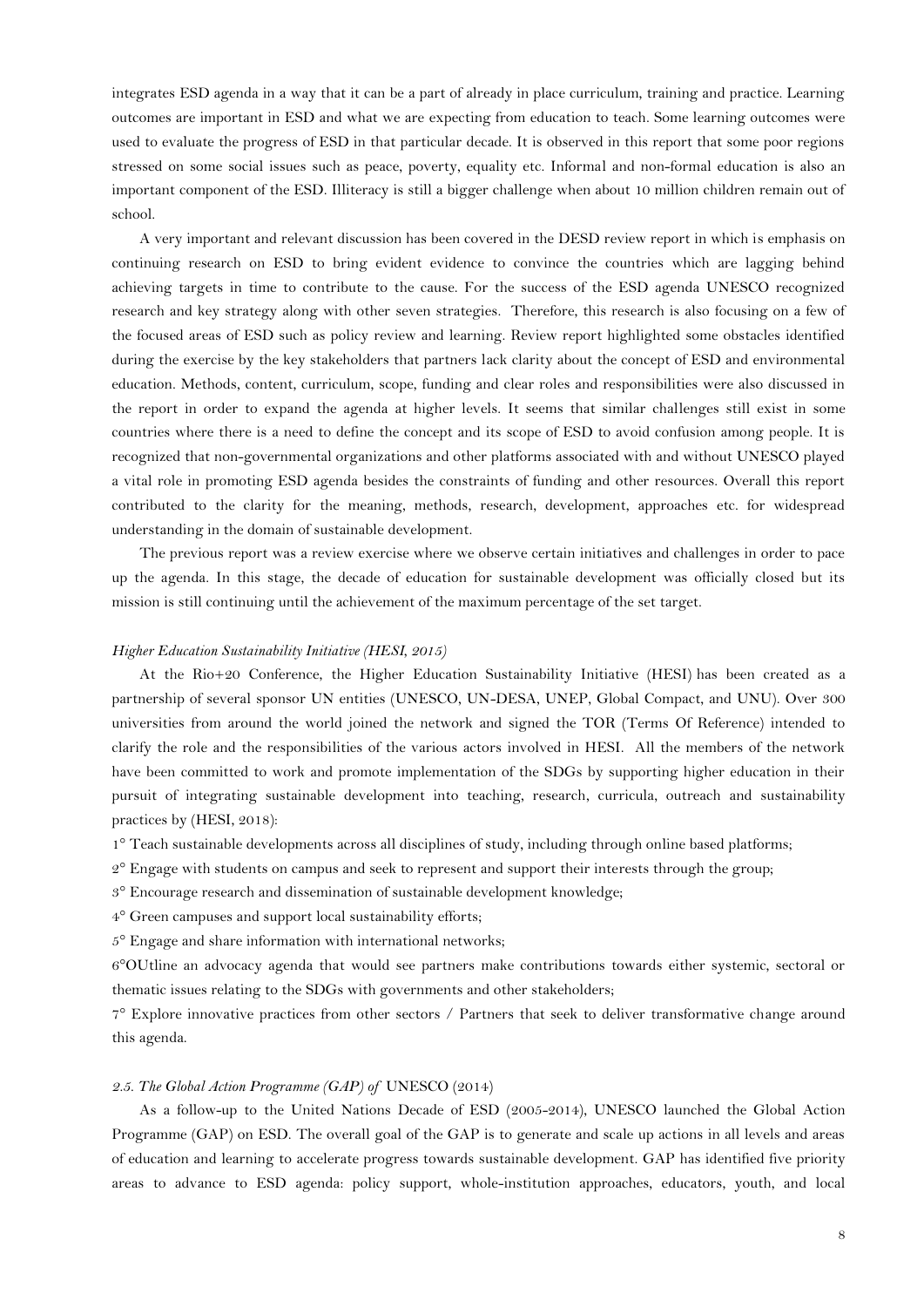communities. UNESCO has established five Partner Networks, each corresponding to the five priority areas, as one of its main implementation mechanisms of GAP. The Partner Networks will create synergies for the activities of their members and catalyse actions by other stakeholders.

Keeping the disasters situation of the planet earth where climate change, social inequalities, economic crisis, shrinking of natural resources and a long list of challenges convinced the global community to take decisive actions and convinced that education is the only tool which can contribute in the cause for long term sustainable development. The final report of DESD demonstrates some major steps in contributing and advancing the implementation of the agenda. It reorients learning, teaching, knowledge, information, communication, values, skills, decision making, mobilizing masses, creating awareness in all three dimensions of ESD social economic and environment. It is believed and observed during the decade long interaction of different stakeholders that the top leadership of every country seems convinced and committed to the cause which advanced in progress of achieving their agenda. This initiative also contributes in advancing the quality of education with reference to sustainable development. A solid foundation has been laid for ESD at the end of the DESD, achieved by raising awareness, influencing policies and generating significant numbers of good practice projects in all areas of education and learning [\(Unesco, 2014\)](#page-17-11)

Access to education is the major thrusts of DESD agenda and same is prioritized in this effort. It is prioritized because without the access of education in formal setup how could one realize the benefits of ESD. This article is focusing on the formal educational setup or institutions.

It is important to highlight and discuss how DESD transformed education which is evidence for the next step of planning and implementation.

The 2014 final DESD report highlights major trends and findings learned from the past one decade at different levels. It founds ESD as an enabler for sustainable development by shaping the vision for future generations. Education and sustainable development agenda are reinforcing each other in all three dimensions of ESD social, economic and environmental. Many countries transformed policies, strategies, tools, education curricula etc. to achieve SD agenda. Partnership and political institutions observed instrumental in advancing educational agenda during the decade. Partnership was an observed key effective mechanism to implement the agenda on a large scale to achieve maximum objectives within the limited time frame. Formal education at primary and secondary level achieved significant progress towards agenda within ten years of duration. If this pace progresses, which is although a little slow in achieving objectives, it will bring significant contributions in the human present and future. Change reported by member states specially in transforming curricula and pedagogy. UNECO observed encouraging evidence through the QME report to demonstrate progress in educational approaches all across member states and other countries of the world.

Overall UNESCO witnessed many challenges and obstacles in implementation of the ESD agenda at high scale. Some countries found it very responsive and interested in implementing ESD objectives, others seemed more reluctant to change curriculum and educational approaches. During the Decade, a variety of implementation strategies were reported from member states. Many initiatives and projects were introduced and implemented. One example is the Australian whole school approach which focused on four basic pillars for integrating ESD, governance policy and capacity building, community partnership and relationship, school facilities and teachers teaching and training and curriculum.

### *The Muscat Agreement (2014)*

The growing international recognition of Education for Sustainable Development (ESD) as an integral element of quality education has been recognized by the MUSCAT Agreement (Global Education For All Meeting: Oman, 12 - 14 may) and the proposal for Sustainable Developments Goals (SGDs) developed by the Open Working Group of the UN General Assembly on SDGs (OWG).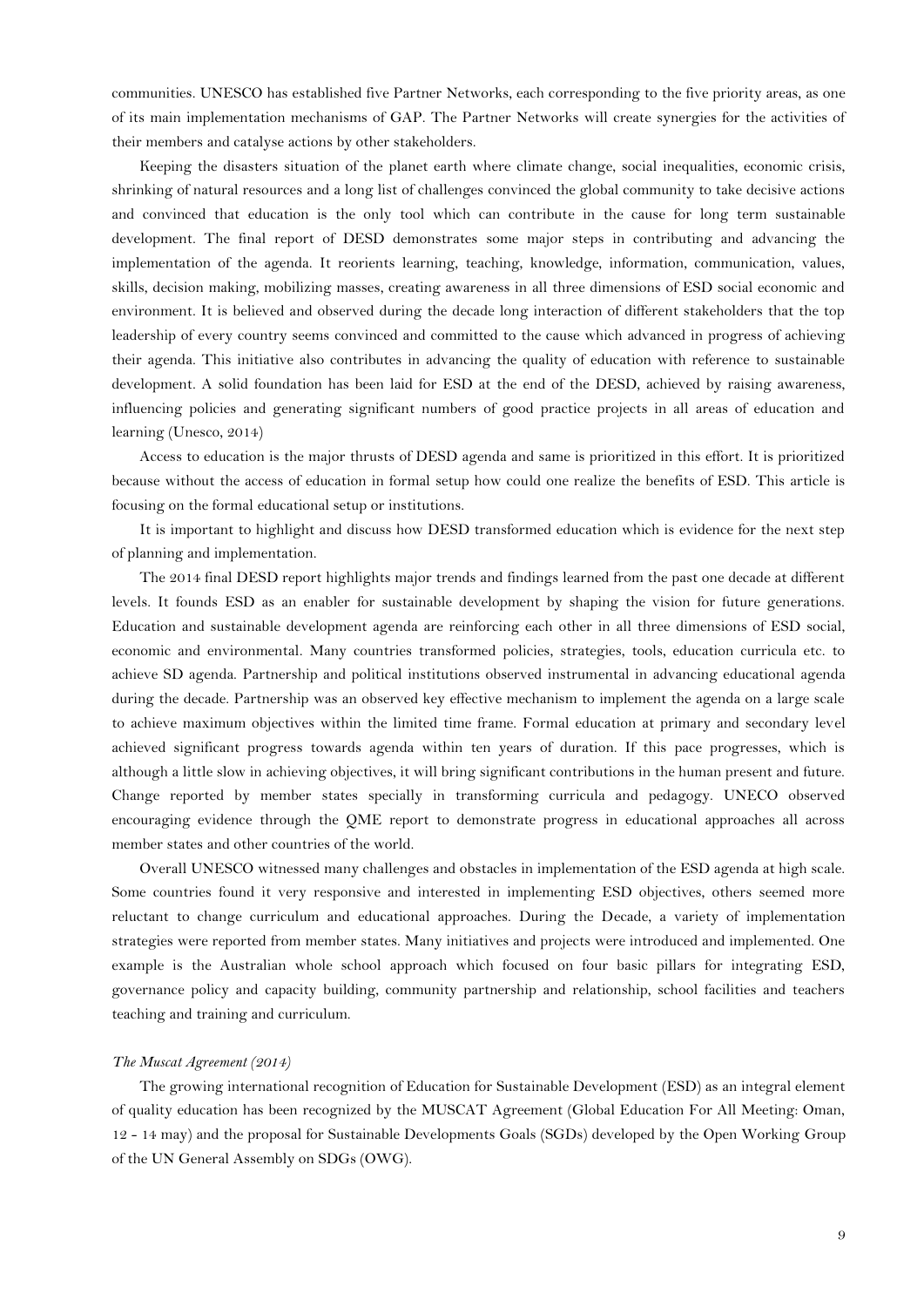The Muscat Agreement reaffirmed that "*Education is a fundamental human right for every person. It is an essential condition for human fulfilment, peace, sustainable development, economic growth, decent work, gender equality and responsible global citizenship*" (Unesco, 2014). The post-2015 Education Agenda has to empower learners to take informed decisions and responsible actions for environmental integrity, economic viability and a just society (see table 1). Education must be a stand-alone goal in the broader post-2015 development agenda and be integrated into other development goals. The Muscat Agreement supported "*Ensure inclusive and equitable quality education and promote lifelong learning opportunities for all*" and translated this goal into global targets.

#### **Table-1.** Overarching goal and global targets from Muscat Agreement.

Target 1: By 2030, at least x% of girls and boys are ready for primary school through participation in quality early childhood care and education, including at least one year of free and compulsory pre-primary education, with particular attention to gender equality and the most marginalized.

Target 2: By 2030, all girls and boys complete free and compulsory quality basic education of at least 9 years and achieve relevant learning outcomes, with particular attention to gender equality and the most marginalized. Target 3: By 2030, all youth and at least x% of adults reach a proficiency level in literacy and numeracy sufficient

to fully participate in society, with particular attention to girls and women and the most marginalized.

Target 4: By 2030, at least x% of youth and y% of adults have the knowledge and skills for decent work and life through technical and vocational, upper secondary and tertiary education and training, with particular attention to gender equality and the most marginalized.

Target 5: By 2030, all learners acquire knowledge, skills, values and attitudes to establish sustainable and peaceful societies, including through global citizenship education and education for sustainable development.

Target 6: By 2030, all governments ensure that all learners are taught by qualified, professionally-trained, motivated and well-supported teachers.

Target 7: By 2030, all countries allocate at least 4-6% of their Gross Domestic Product (GDP) or at least 15-20% of their public expenditure to education, prioritizing groups most in need; and strengthen financial cooperation for education, prioritizing countries most in need.

Source: Muscat Agreement (2014).

#### *2.6. The Sustainable Development Goals (2015 - 2030)*

 United Nations general assembly resolution 70/1 approved Sustainable Development Goals (2015-2030) as follow up agenda of Millenium Development Goals (2000-2015) and a global development agenda with larger scope and scale then, the previous agenda to achieve global progress towards a sustainable future of people and the planet. This global challenge is a paradigm shift from the policy and planning to implementation of this agenda by aligning it with the national goals of countries' strategic plans. Its scope broadens its scale and engages almost all countries to incorporate objectives into planning policy to achieve goals on large scale.

These SDGs are an urgent call for action in a global partnership strategy. They address a simple message to developing and developed countries: the end of poverty and inequalities requires a holistic and systemic approach aimed at integrating issues related to water, energy, urbanization, transport, climate, technology, food, air quality, health, education...

# **3. SDGS ISSUES FOR PAKISTAN: TRANSFORMING THE SDGS INTO NATIONAL GOALS AND TARGETS**

Pakistan obliged the global community commitment and signed the global agenda 2030 for the betterment of the people of Pakistan and the planet as a whole (Diemer, Khushik, 2020). Soon after acceptance of the challenge during the Paris summit 2015, the government of Pakistan unanimously adopted SDGs through its national parliament resolution and started working on it in February 2016 to become the first country to initiate the process of policy and planning at high level national forums.

#### *Planning, Policy and implementation of SDGs in Pakistan*

After experiencing challenges in the previous development agenda's (MDGs, EFA, Polio) or global issues fails to achieve the targets, therefore, this time Pakistan developed a national level SDGs framework to implement SDGs (see figure 1). It is discussed and approved at a high-level government policy and decision making forum. This framework provides a basic foundation for the baseline and indicators against each and every target to track,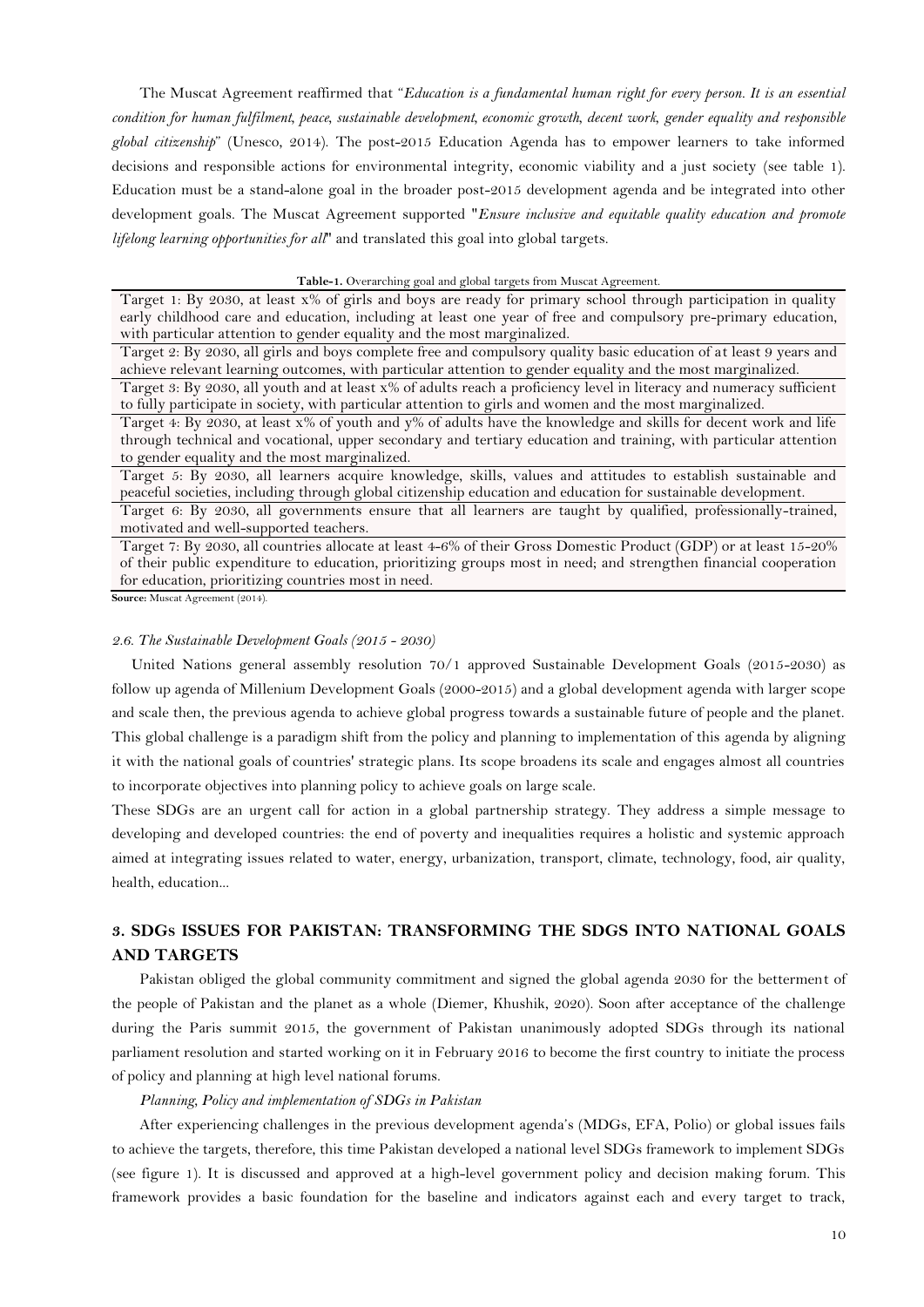monitor and evaluate the progress. It is called the national SDGs framework which includes five critical pathways (CPW5) that would converge to reduce regional inequality by fostering inclusive and sustainable development. In this critical pathway, strategy a comparative criteria model was adopted to prioritize SDG targets. Width, depth, multiplier, level of urgency, low structural change is required, low resources required and relevance for the provinces. Major regular data collection instruments have been modified and aligned with the new tracking target and reporting against targets. Apart from the above discussed framework, there are a number of other initiatives that have been taken since 2015 to address the global agenda.



**Figure-1.** Sustainable development goals and targets. **Source:** National SDGs framework for Pakistan 2018.

SDGs are as important as the future of Pakistan because all SDGs are targeting contemporary challenges which are similar to Pakistan and human beings are facing all around the world. Change of policy and enabling environment was considered as the first step in achieving the agenda 2030. Below section is discussion about the first step of policy guidelines regarding SDGs.

Pakistan addressed all 17 SDGs in resolution passed in its national assembly on 16 February 2016 by giving it a legislative initiative but keeping its internal context and limited resources in mind, it prioritized the SDGs to achieve targets. Gradually Pakistan started working on all SDGs targets on a regular basis to map the implementation challenges. Below is the brief discussion on the progress of Pakistan on mainstreaming SDGs into its planning, policy and implementation. According to an official report of voluntary national review (Pakistan's implementation of the 2030 agenda for sustainable development) [\(Pakistan, 2017\)](#page-17-12) introduced four means of implementation:

- 1. Institutional mechanism for the SDGs.
- 2. Localizing the goals.
- 3. Monitoring and reporting mechanism
- 4. Critical challenges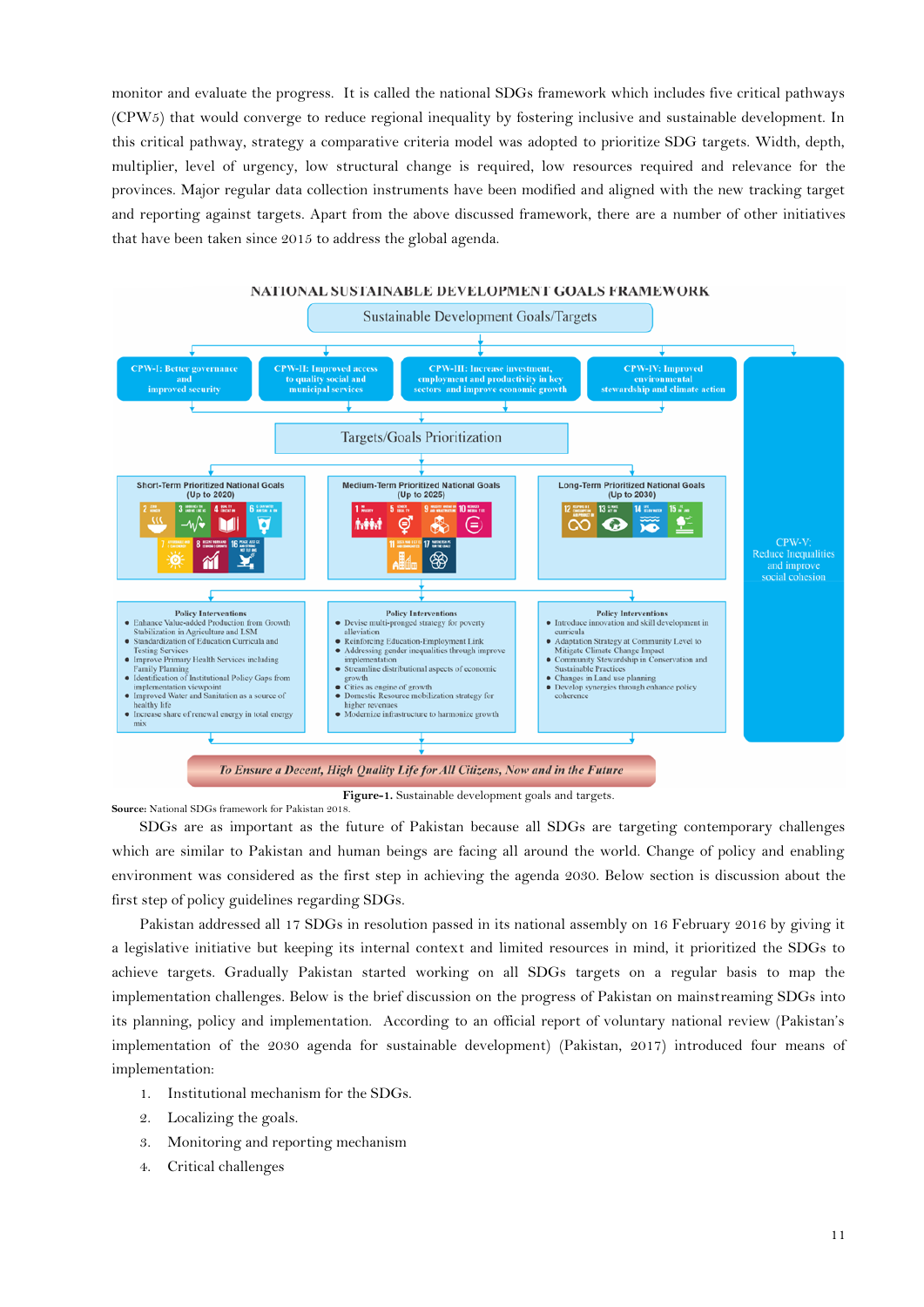For addressing the first mean of implementation establish institutes to deal with the SDGs, Pakistan's government established separate desk/unit/institute for sustainable development goals as a unit at federal level in the capital of the country Islamabad in order to create a focal office for, planning, communication, coordination, cooperation, data collection, information sharing, research, policy formation and mainstreaming the SDG agenda in order to recommend framework of action to align next planning from national to local level. This was established as a separate desk/unit/institute for all above tasks because of non-achievements and learning from the challenges and failures in achieving MDGs targets. This desk has a diverse group of experts on various fields to provide policy advice to the government in order to align planning with SDGs targets.

Another report (SGDs, 2017) mentioned three priority areas according to the UNDP recommended approach to mainstream the SDGs in national level agenda. These are Mainstreaming, accelerating and policy support. In this approach giving more understanding on mainstreaming by establishing institutional mechanisms. With the help of the UNDP ministry of planning, development and reform and planning and development departments in the provinces/regions launched a joint five years' project "national initiative for sustainable development goals" to institutionalise 2030 agenda for coordination and implementation.

The Ministry of federal education and professional training (MoFEPT) is an umbrella organization which is responsible for planning, implementation, reporting, communication, coordination, development and dissemination among other regions/provinces educational departments and ministries. The SDG unit works under this ministry jurisdiction and domain.

Since late 2015, Pakistan has been struggling to develop a framework of action to mainstream SDGs agenda into its next planning for the future for the whole country. Pakistan has already a vision 2020 to 2025 plan for the development of the country. However, this plan is reviewed by the ministry of planning, development and reform in order to align its objectives with the SDG agenda. The state of Pakistan owns this global agenda and considers it as its national development agenda but there are some priority areas in the context of Pakistan which are more important for Pakistan. Taking all stakeholders on board, creating new ventures of public private partnerships, policy reviews etc.

In December 2017, the federal SDG unit prepared a first data reporting gap report in order to create a baseline benchmark. This baseline will be followed for next planning. Initially, it was a complex and multi-layered exercise in a country like Pakistan where there are several horizontal and vertical tiers involved in the process of development. SDGs were selected on the basis of urgent importance. On the next step review of policies, plans, theoretical and empirical exercise was done and found that the key issue is availability of data. This data gap demonstrates a huge unavailability of information on several SDGs. Some of the targets of education have data but unreliable and other targets such as 4.7 have no data. After this report SDG unit decided to develop a list of recommendations to the government departments to make modifications in some regular state level surveys to collect information on the progress against SDGs on a regular basis. Since then all relevant government official departments such as Bureau of Statistics, state bank of Pakistan, finance ministry, ministry of educational planning and development and federal SDG support unit gathering data on a regular basis to monitor and track progress against all targets. Therefore, the Government of Pakistan aligned the 12th five-year plan in accordance with the SDG agenda to reflect its commitment with the purpose. P*akistan has designed a comprehensive National SDG Framework which was approved by the National Economic Council (NEC), the country's highest economic policy-making forum, in March 2018. This Framework sets baselines and targets for SDG indicators and will feed into the SDGs' Monitoring and Evaluation Framework. The framework is now guiding the provinces and federally administered areas to determine their development priorities, based on local needs* (SDGs, 2017)*.* Further, to institutionalize the agenda, thematic clusters and technical committee formulated at district level to channelize the priorities according to SDGs. Overall Pakistan established a mechanism starting from legal framework, planning, implementation, monitoring evaluation and reporting.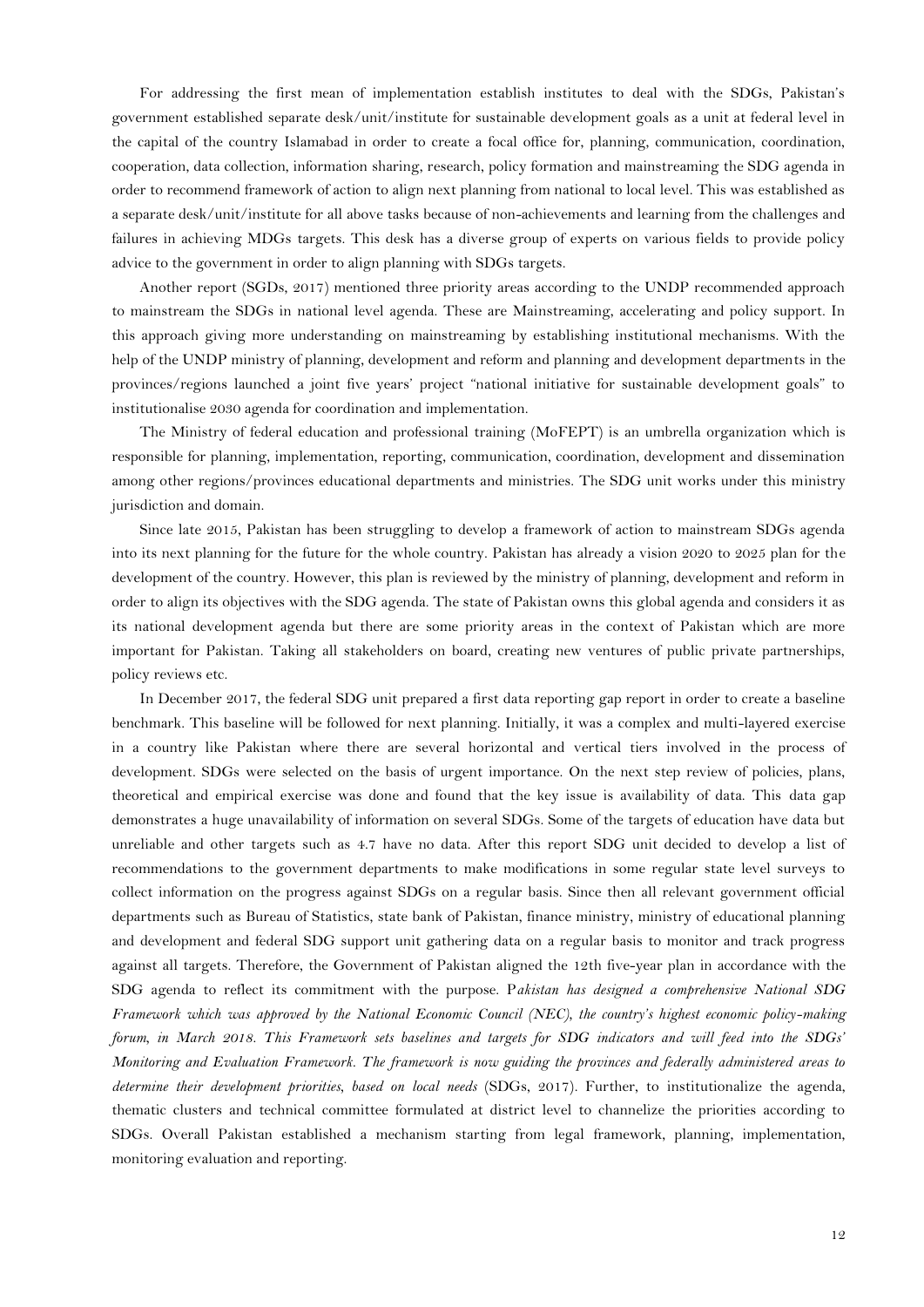Apart from legislation, planning, designing frameworks, projects, plans, reporting etc. raising awareness is also taken as another front to mobilize masses in order to create ownership of agenda. In 2017 the local government representatives summit was one of the forums. Civil society, academia and all other stakeholders and segments of society taken on board to spread scope and sharing roles and responsibilities in order to rapid results. Following section focuses on only one SDG about education SDG4.

### *SDG4 implementation challenge*

The following SDG4 statement demonstrates an aim for the global community to achieve educational targets for every individual on the planet. Goal 4 is comprehensive, holistic, ambitious, aspirational and universal, and inspired by a vision of education that transforms the lives of individuals, communities and societies, leaving no one behind (SDG-4, 2017). SDG4 is a common cause to address unfinished agenda of previous global targets for education such as MDG2 and EFA. Its approach is rights based focusing education as a basic human right. Objectives is to include every person without any discrimination of race, religion, sex, age, color ethnicity, language, political affiliation, origin, birth and culture etc. Another feature of this target is that it is an universally owned aim. It is also important that it is widely seen within the context of development. This is why this target is relevant and important for the context of a country like Pakistan, because it is a diverse country in all above characteristics therefore it is owned and tried to be implemented locally. Another characteristic of this aim is to include all tiers of education, formal, non-formal and informal, but this effort only focuses on formal education because of its wider scope and scale. In implementing the new agenda, the focus should be on efficiency, effectiveness and equity of education systems.

*"Ensure inclusive and equitable quality education for all and promote lifelong learning opportunities for all".*

To further make the aim achievable the agenda 2030 document contains its seven sub-targets in order to make it more feasible, measurable and achievable.

# *3.1. By 2030 Ensure that All Girls and Boys Complete Free, Equitable and Quality Primary and Secondary Education Leading to Relevant and Effective Learning Outcomes.*

Keeping the focus and clarity here, this effort specifically addresses only the first target because without entry in the educational institute in other words access, achieving SDG 4 targets are impossible. Equity and inclusion are two basic components of SDG4.

All provinces/regions and areas of Pakistan legally incorporated and achieved targets at legal level to mainstream SDG4.1 in the legal educational framework. "SDG 4.1 Policies and legislation that guarantee at least 12 years of free, publicly funded, inclusive and equitable quality primary and secondary education [\(SDG-4,](#page-17-13) 2017)". According to Pakistan's SDG4 gap analysis report 2017, all regions, provinces started legislation after national assembly resolution. Already in places education sector plans, policies, projects, programmes aligned with the SDG4 objectives except, northern areas and Azad Jammu and Kashmir. Although all responsible institutes were regularly guided from federal and provincial SDG units in order to align all official planning, implementation and data collection documents with agenda 2030 targets.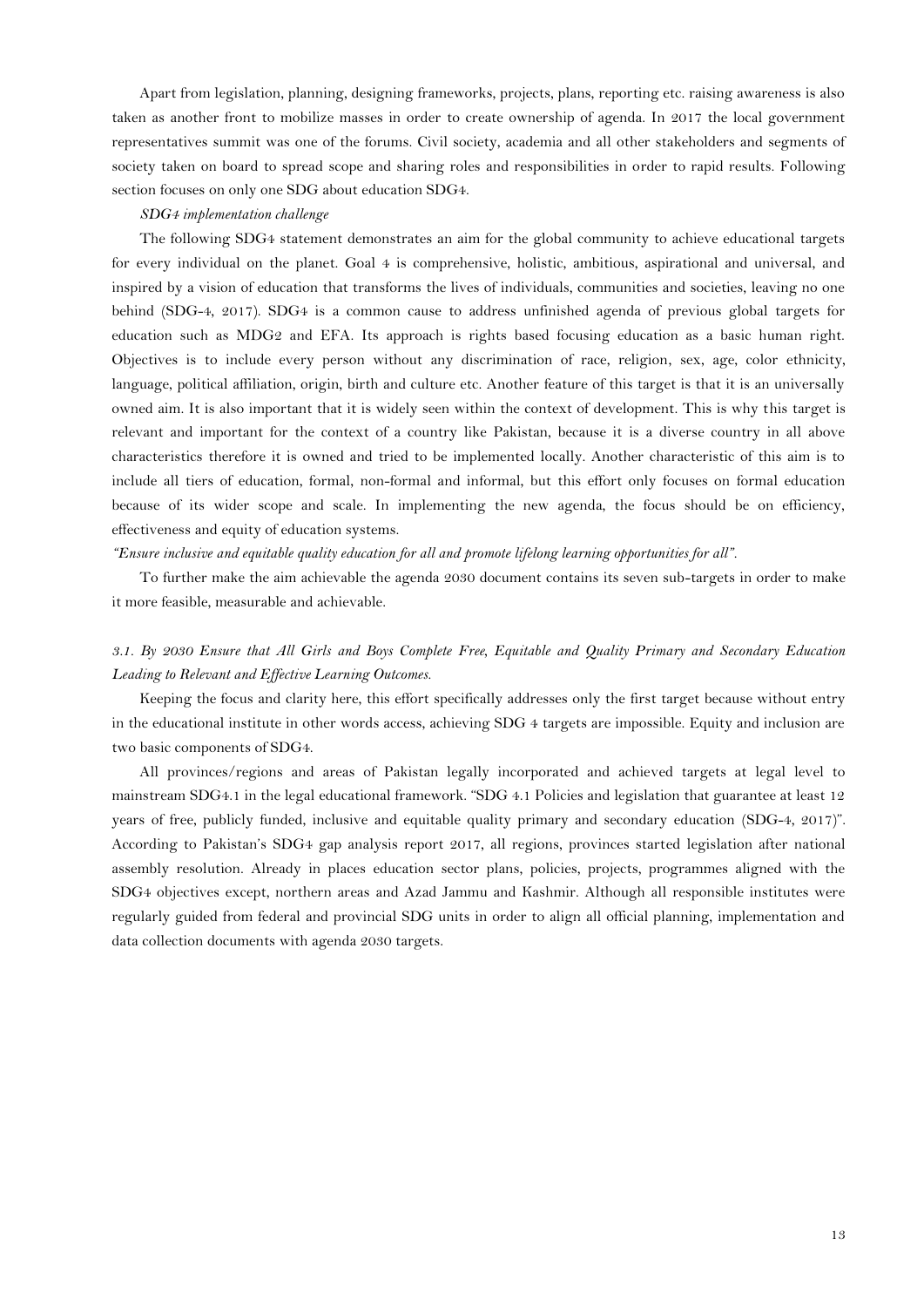

On the educational front Pakistan faced and still faces lots of internal, external, local, national, global challenges and issues in implementation of SDG4 agenda throughout the country (see figure 2). Many of these challenges and background history are already discussed above for example, its dynamic nature, multicultural context, poor socio-economic status, all types of disparities, inequalities, corruption and so on. Another long list of issues is discussed in detail above in the introduction section. Similarly, SDG4 has identical challenges to achieve targets in a given time frame in a proper manner.

An approach recommended in the Incheon framework of action 2015 that Building on the lessons of EFA and the MDGs, states should invest in and scale up innovative, evidence based and cost-effective approaches that enable all individuals to gain access to, participate in, learn through and complete a quality education, with a special focus on those who are the hardest to reach in all contexts (SDG-4, 2017).

Strengthening policies, plans, legislation and systems, emphasizing equity, inclusion and gender equality, focusing on quality and learning, promoting lifelong learning, addressing education in emergency situations

| $SDG$ 4.1                                                                                                                                                                                                                            | Balochistan | КP | Punjab | Sindh |
|--------------------------------------------------------------------------------------------------------------------------------------------------------------------------------------------------------------------------------------|-------------|----|--------|-------|
| Policies and legislation that<br>guarantee at least 12 years of<br>free, publicly funded, inclusive   Provincial legislation enacted guaranteeing 10 years of free, publicly funded<br>and contribute condition of the contribution. |             |    |        |       |

**Table-2.** Main streaming SDG 4.1 target in regions/provinces.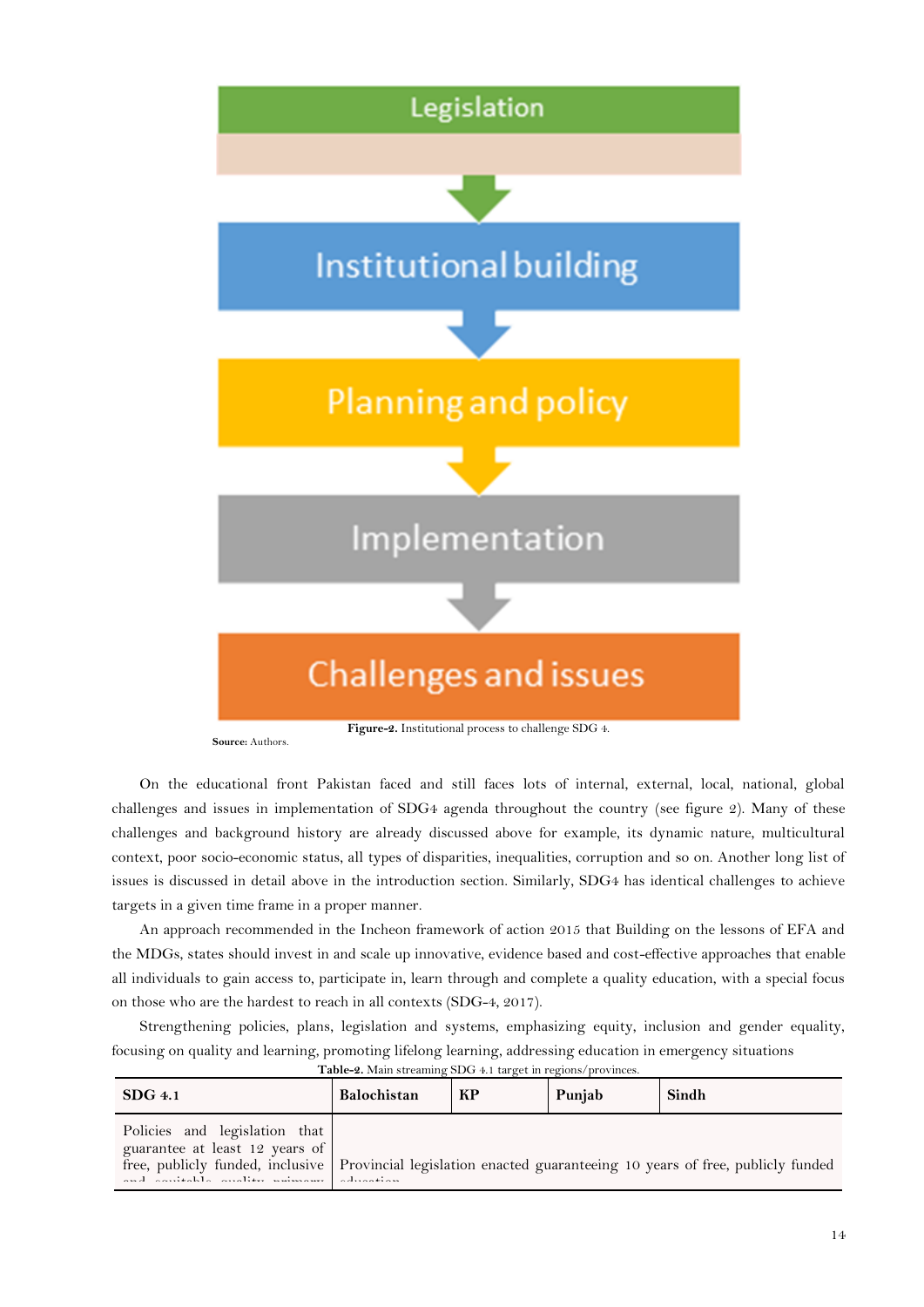| and secondary education.                                                                      |                                                                                                                                  |                                                                                                                         |                                                                                                                |                                                                                                                                                       |  |
|-----------------------------------------------------------------------------------------------|----------------------------------------------------------------------------------------------------------------------------------|-------------------------------------------------------------------------------------------------------------------------|----------------------------------------------------------------------------------------------------------------|-------------------------------------------------------------------------------------------------------------------------------------------------------|--|
| Define standards and review<br>curricula to ensure quality and<br>relevance.                  | National standards and curriculum developed.                                                                                     |                                                                                                                         |                                                                                                                |                                                                                                                                                       |  |
|                                                                                               | Curriculum<br>Implementation<br>Framework and<br>capacity<br>assessment;<br>quality<br>textbooks.                                | Omitted<br>from current<br>ESP.                                                                                         | Includes<br>development<br>of<br>standards<br>for curriculum<br>review.                                        | Emphasis<br>on research-<br>based and contextualized<br>curriculum,<br>with<br>curriculum<br>authority,<br>Curriculum<br>Implementation<br>Framework. |  |
| More robust, comprehensive<br>assessment systems to assess<br>learning outcomes.              | Shift<br>towards<br>critical<br>skills<br>assessment and<br>developing<br>capacity<br>to<br>conduct<br>diagnostic<br>assessment. | Omitted<br>from current<br>ESP.                                                                                         | Review<br>assessments<br>for<br>curriculum-<br>based<br>assessments;<br>assessment for<br>system<br>diagnosis. | formative<br>Focus<br>on<br>assessment and improved<br>examinations.<br>Curriculum-based<br>assessment.                                               |  |
| Strengthen institutions, school<br>leadership, and governance.                                | Develop<br>supportive<br>political<br>leadership,<br>decentralized<br>governance and<br>managerial<br>efficiency.                | Improved<br>data<br>and<br>developing<br>district level<br>management<br>skills.                                        | Strengthening<br>management<br>especially<br>in<br>rural areas.                                                | Capacity building of head<br>district<br>teachers<br>and<br>planners,<br>improved<br>monitoring.<br>Induction<br>training for head teachers.          |  |
| Alternative modes of learning<br>and education for out of school<br>children and adolescents. | Develop policy<br>framework,<br>expand<br>programmes<br>and<br>build<br>capacity.                                                | Not<br>included.                                                                                                        | Develop<br>formal<br>linkages<br>between NFE<br>and education<br>departments.                                  | See SDG 4.6.                                                                                                                                          |  |
| Foster<br>bi<br>and multilingual<br>education.                                                | Develop school<br>language policy<br>and capacity to<br>teach in mother<br>tongue.                                               | None,<br>but<br>there<br>is<br>debate in the<br>province on<br>English<br>$_{\rm VS}$<br>mother<br>tongue<br>education. | Language<br>policy<br>balancing<br>Urdu<br>and<br>English.                                                     | Sindhi and Urdu language<br>education already exists.                                                                                                 |  |

**Source:** SDG4 gap analysis report (2017).

SDG 4 is as important as the other SDGs of the 2030 agenda however Pakistan's approach for targeting these SDGs especially through education is believed to be committed with the promise made in Paris conference 2015. As it is discussed above in the section of education and sustainability where we have observed a long history of debate and discourse on education for sustainable development. Research proved that there is consensus among all folks of life that education, especially quality education which focuses on values and principles of ESD is the long term sustainable solution of the contemporary challenges human beings are facing. It is considered as the only solution for the challenges human beings are facing at the moment and in the near future. Therefore, Pakistan's approach to education and SDG4 is also prioritized in the national SDG goals framework for short-term national goals to achieve results as per set time frame.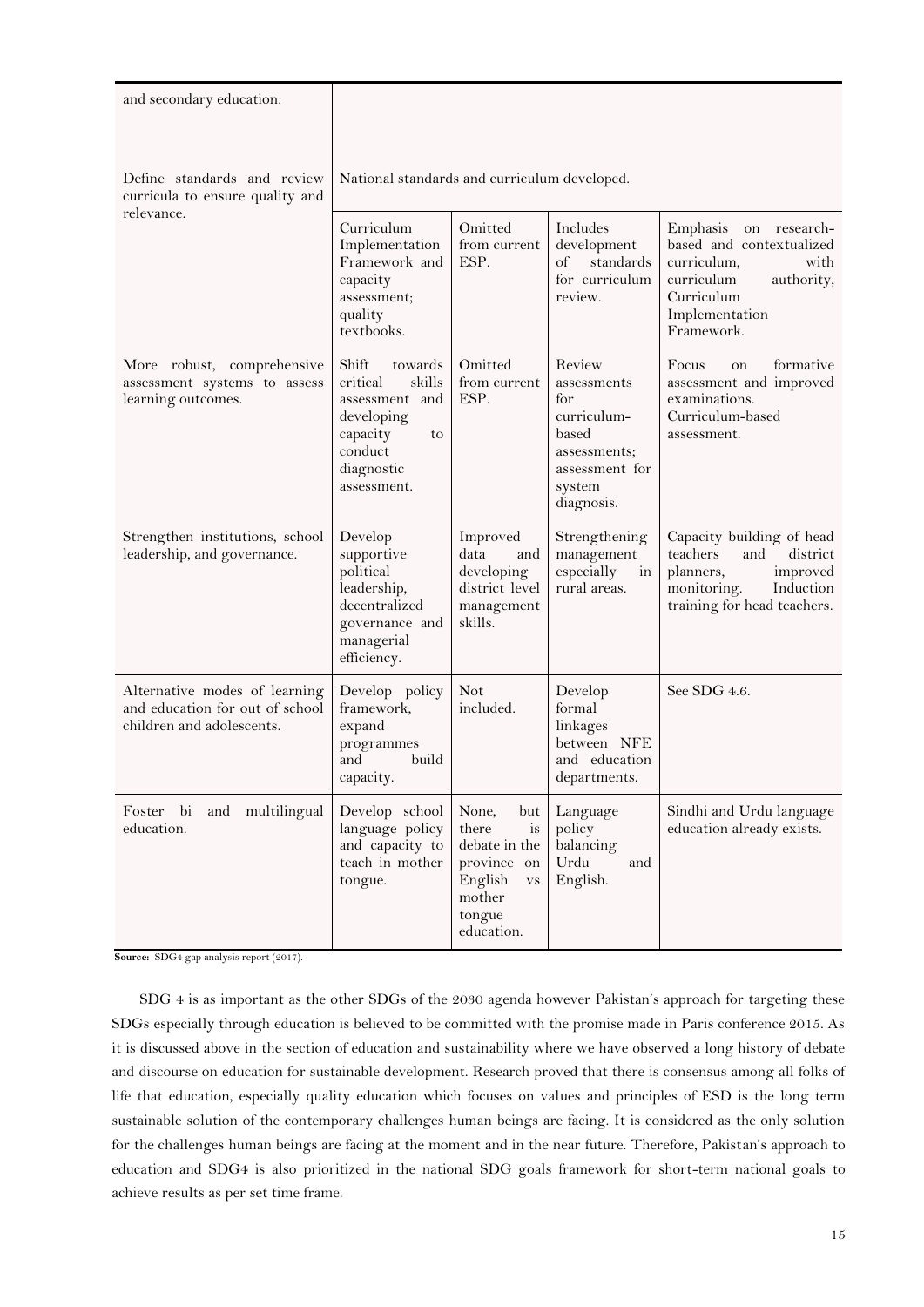Apparently, literature and educational policies and plans demonstrate similar thinking in decision makers of Pakistan. New National Education Policy and National Curriculum Framework laid the foundations for the achievement of this SDG target [\(SDG-4,](#page-17-13) 2017 ). Although a cycle of problems and challenges and its interconnected nature among each other emphasis more on education because it is the only tool which suggests long term sustainable solutions for many problems of Pakistan is facing today. This school of thought believes that focusing and prioritizing education can bring a sustainable transformation in the society as a whole. Therefore, keeping this thought in observation, the UN widened the scope of SDGs and included many other topics to address the global challenges. Although it is a challenge for the state to operationalize the SDG4 objective from policy/agenda to practice. Following table of framework from the national SDGs framework technical guidelines suggested one of the pathways to achieve agenda 2030 along with education on top of the priority in the short-term national goal.

With regards to achieving targets of SDG4, Pakistan is facing severe challenges, 22 million children aged 5 to 10 years are out of school, access to education is still a major challenge, along with it, there are many internal and external challenges and issues such as corruption, infrastructure (basic facilities - building, furniture, stationary, electricity, water and toilet), inequalities, disparities, quality curriculum, qualified teachers, teachings methods, conducive environment, budget and so on etc. Apart from these internal educational challenges, some external challenges are poverty, illiteracy, cultural barriers, unawareness about education, political interference etc. Along with these issues, the education sector in Pakistan is one of the heavily focused areas along with some other SDGs. The greatest number of legislative frameworks relate to SDG 16 ('Peace, Justice and Strong Institutions'), SDG 8 ('Decent Work and Economic Growth') and SDG 4 ('Quality Education') (Pakistan, [2019, 2017\)](#page-17-14). Keeping the above discussion and Pakistan's context as a case study in mind, this study focus only on the first ESD thrust of improving access to quality basic education [\(Diemer, Khushik, Ndiaye, 2020\)](#page-16-0) and attainment, which is a one of the greatest challenges for Pakistan's primary level education and simultaneously the primary target of SDG4 in agenda 2030. To achieve 2030 targets of education, here we only discuss access to education because it is the primary reason for education in Pakistan also, without attending an educational institute, it will be impossible to achieve the ultimate objective of education for sustainable development and overall SDG4.

Therefore, ESD put access to quality basic education on top of the priority list. If millions of children are out of school, then talking about ESD significance is useless.

Figure 3 presents the dynamics of bad quality of education in Pakistan. We use here System thinking and Causal Loops Diagram to enlighten the loops (R1, R2, R3, R4) which reinforce the bad quality of the education system and the loops (B1, B2, B3, B4, B5, B6) which balance the system. These last loops identify the relevant driving forces to change the system and induce a higher quality of education. This is the systemic challenge of SDG4 for Pakistan.

Loop R1 describes a well-known causal chain in developing countries. Growth in economic activity (GDP) is challenged by growth in population. GDP/capita declines, which increases poverty and inequality. The quality of education deteriorates, this effect is reinforced by three other loops, loop R2 which results in an increase in the number of children per class, loop R3 which integrates the consequences of climate change on teaching conditions (higher temperature in infrastructures), loop R4 which specifies that an increase in poverty leads to a decrease in the quality of education.

It is possible to balance these effects via loops B1, B2, B3, B4 and B5. Loops B1, B4 and B5 relate more specifically to an improvement in the status of women. Loop B1 includes a mechanism for regulating the population through family planning and information on women's rights. Loop B5 relies on micro-credit to develop women's economic activities (entrepreneurial status) and enable them to access bank loans. Loop B4 introduces the idea that the existence of school canteens promotes the emancipation of women and the presence of children in school. Loops B2 and B6 consider that the State must invest in school infrastructure in primary and secondary schools, but also in higher education (an increase in the birth rate will result 18 years later in a massive flow of students to university). This public investment must also take the form of teacher recruitment, which could reduce the number of children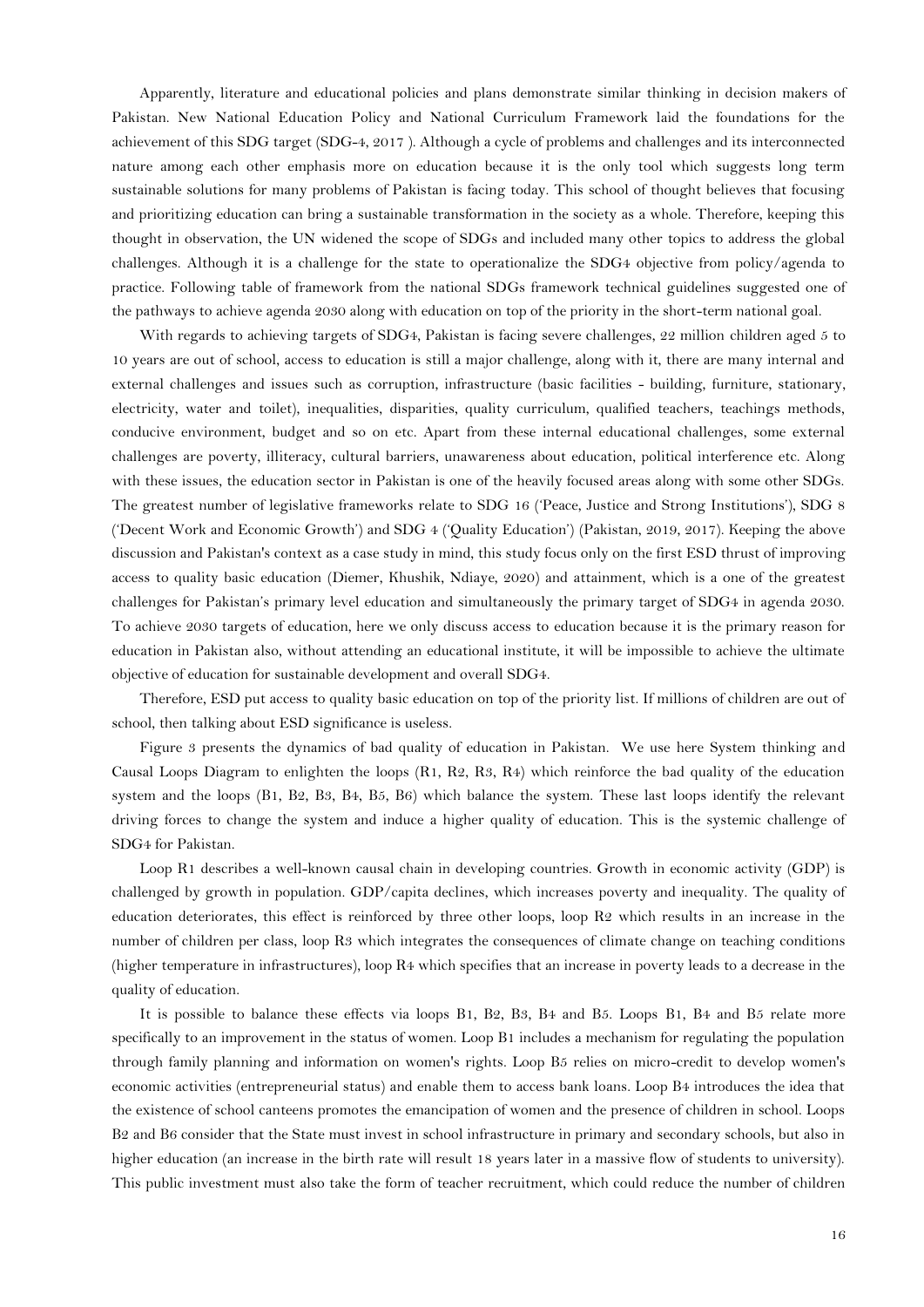per class. It should be noted that the recognition of a real status for women (B3) can only improve girls' access to school.



**Source:** Authors.

**Figure-3.** The dynamics of bad quality education.

This presentation in the form of a Causal Loops Diagram (CLD) reinforces the idea that education is not only a key driver for introducing more sustainability into the development process, it is also a set of leverage points that should be gradually removed. The identification of these leverage points is the condition for improving the quality of education in Pakistan.

## **4. CONCLUSION**

UNESCO's best suited statement about importance of quality education which said that "education is at the heart of the 2030 Agenda for Sustainable Development and essential for the success of all SDGs (UNESCO, 2015)". In the literature and previous global targets and plans emphasis on education as an indispensable tool to achieve progress in many ways such as global citizenship, responsible and productive citizens, critical decision making minds, a generation living with peace and harmony with nature etc. In this effort, sustainable development goal 4 is thoroughly reviewed and assessed in the context of a country which is dynamic and unpredictable in many means. Apparently, Pakistan is still struggling to manage progress in the educational front, at least to attract pupils to access education. Some similar factors such as GDP, poverty, basic facilities, and teacher quality etc. are reportedly challenging to achieve the agenda 2030 objectives. Outcome can only be possible when we put relevant and enough input. It is understood by the CLD diagram that education is a key tool to achieve educational targets.

Funding: Research article has received funding from the European Union's Jean Monnet Program (ERASMUS +) Competing Interests: The authors declare that they have no competing interests. Contributors/Acknowledgement: All authors contributed equally to the conception and design of the study.

## **REFERENCES**

<span id="page-16-0"></span>Agenda. (1992). Agenda 21 sustainable development knowledge platform. Retrieved from: https://sustainabledevelopment.un.org/outcomedocuments/agenda21. [Accessed 28 Apr. 2020].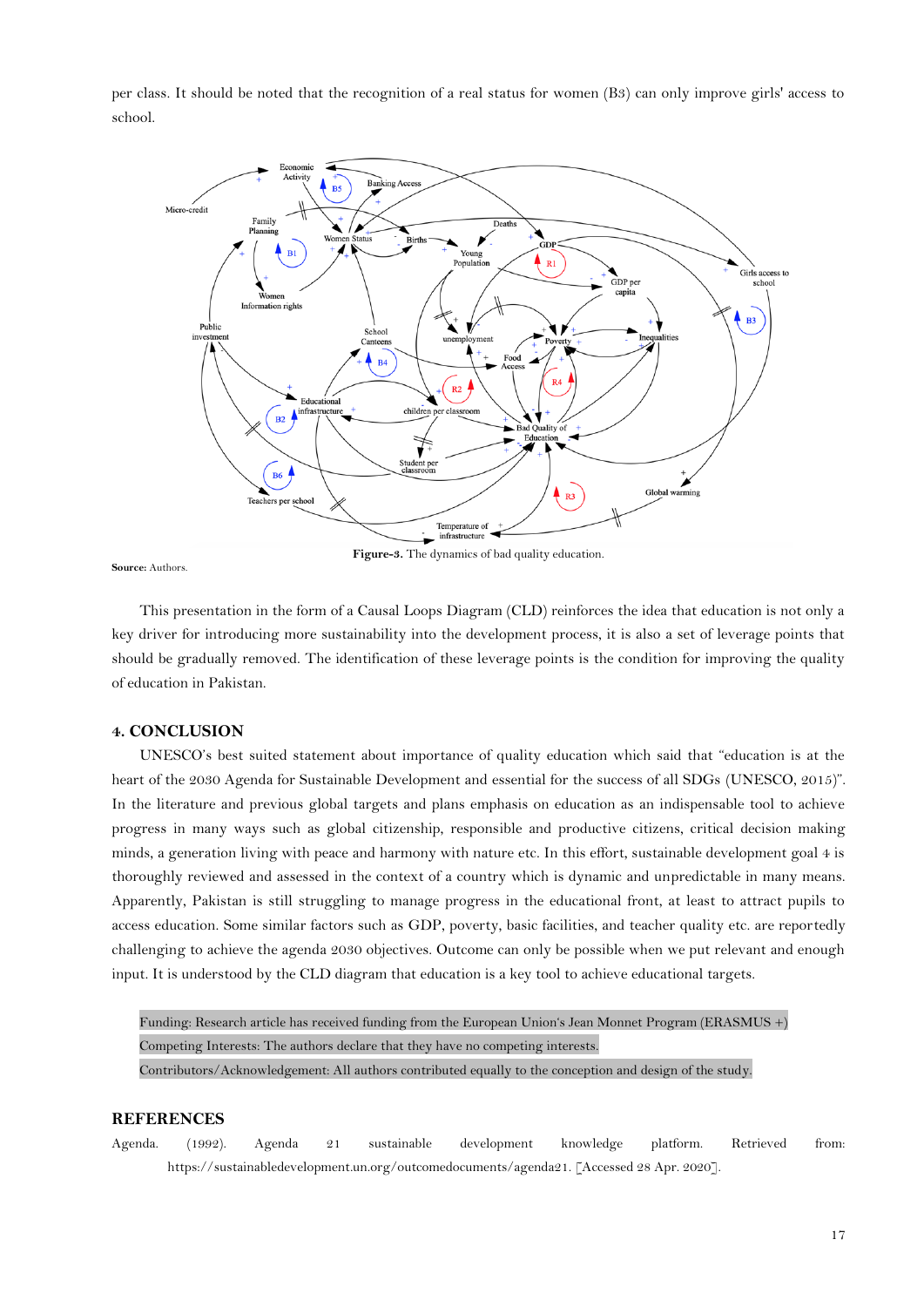- Diemer, A, & Khushik, F. (2020), Sustainable Development Goals and Education in Pakistan : the new challenges for 2030 in Diemer A., Nedelciu E., Schellens M., Morales M., Oostdijk M. (eds). *Paradigms, Models, Scenarios and Practices for Strong Sustainability*. Oeconomia Editions.
- Diemer, A., Khushik, F., Ndiaye, A. (2020). SDG 4 "Quality Education", the cornerstone of the SDGs : Case Studies of Pakistan and Senegal. *Journal of Economics and Development Studies,* 8 (1), 1 - 24.
- <span id="page-17-2"></span>Hannum, E., & Buchmann, C. (2005). Global educational expansion and socio-economic development: An assessment of finding from the social sciences. *World Development, 33*(3), 333 - 354. Available at: https://doi.org/10.1016/j.worlddev.2004.10.001.
- HESI (2018). *Higher Education Sustainability Initiative Global Event*. July 11th. UNHQ. New York. 13 p.
- HESI (2015). *Terms of Reference (TOR)*. Higher Education Sustainability Initiative. 3 p.
- <span id="page-17-0"></span>Khushik, F., & Diemer, A. (2017). Critical analysis of education policies in Pakistan: A sustainable development perspective. *Social Science Learning Education Journal, 3*, 1 – 16.
- <span id="page-17-4"></span>Lucas, R. E. (1990). Why doesn't capital flow from rich to poor countries? *The American Economic Review, 80*(2), 92-96.
- <span id="page-17-1"></span>Mundy., K., Green, A., Lingard, B., & Verger, A. (2016). *The handbook of global education policy*: Wiley, Blackwell.
- <span id="page-17-6"></span>Ozturk, I. (2001). The role of education in economic development: A theoretical perspective. *Journal of Rural Development and Administration, 33*, 39-47.
- <span id="page-17-12"></span>Pakistan's. (2019). Pakistan's implementation of the 2030 agenda for sustainable. Retrieved from https://sustainabledevelopment.un.org/content/documents/233812019\_06\_15\_VNR\_2019\_Pakistan\_latest\_version.p df. [Accessed 29 Oct. 2019].
- <span id="page-17-3"></span>Pakistan. (2019). Pakistan - world bank data - world bank group. Retrieved from: https://data.worldbank.org/country/pakistan. [Accessed Accessed 23 Jun. 2019].
- Pakistan. (2017). *Sustainable Development Goal 4. Gap Analysis*. Ensure Inclusive and Quality Education for All and Promote Lifelong Learning. 62 p.
- <span id="page-17-14"></span>Pakistan. (2019). Pakistan - sustainable development - the United Nations. Retrieved from: https://sustainabledevelopment.un.org/content/documents/233812019\_06\_15\_VNR\_2019\_Pakistan\_latest\_version.p df. [Accessed 27 Feb. 2020].
- Psacharopoulos, G. (1985). Returns to education: A further international update and implication. *The Journal of Human Resources*, 20, 4, 583 - 597.
- <span id="page-17-5"></span>Romer, P. A. (1990). Human capital and growth: Theory and evidence. *Public Policy, 32*, 251 – 286.
- <span id="page-17-13"></span>SDG-4. (2017). SDG-4 gap analysis - UNESCO Islamabad. Retrieved from [http://unesco.org.pk/education/documents/2018/DRAFT\\_PK\\_SDG-4\\_Gap\\_Analysis.pdf.](http://unesco.org.pk/education/documents/2018/DRAFT_PK_SDG-4_Gap_Analysis.pdf) [Accessed 3 May. 2020].
- SDGs. (2017). SDGs annual progress report 2017 version3.cdr. Retrieved from https:/[/www.sdgpakistan.pk/uploads/pub/SDGs\\_Annual\\_Progress\\_Report\\_2017.pdf.](http://www.sdgpakistan.pk/uploads/pub/SDGs_Annual_Progress_Report_2017.pdf) [Accessed 18 Nov. 2019].
- UNESCO. (2015). Education 2030: Incheon declaration and framework for. Retrieved from https://iite.unesco.org/publications/education-2030-incheon-declaration-framework-action-towards-inclusiveequitable-quality-education-lifelong-learning/. [Accessed 4 Apr. 2020].
- <span id="page-17-8"></span>UNESCO. (2014). UN decade of education for sustainable development; final report. Retrieved from https://unesdoc.unesco.org/ark:/48223/pf0000230171. [Accessed 30 Aug. 2019].
- <span id="page-17-11"></span>UNESCO. (2014). UN decade of education for sustainable development. Retrieved from https://unesdoc.unesco.org/ark:/48223/pf0000230171. [Accessed 20 Sep. 2019].
- <span id="page-17-10"></span>UNESCO. (2014). The muscat agreement. Global education for al meeting (pp. 4). Muscat. Oman: GEM Final Statement.
- <span id="page-17-7"></span>UNESCO. (2009). Review of contexts and structures for education for sustainable development (pp. 81). Paris, France: United Nations Decade of Education for Sustainable Development (DESD, 2005 - 2014).
- <span id="page-17-9"></span>UNESCO (2009). Education for sustainable development. [http://www.unesco.org/education/justpublished\\_desd2009.pdf.](http://www.unesco.org/education/justpublished_desd2009.pdf) [Accessed 10 Sep. 2019].